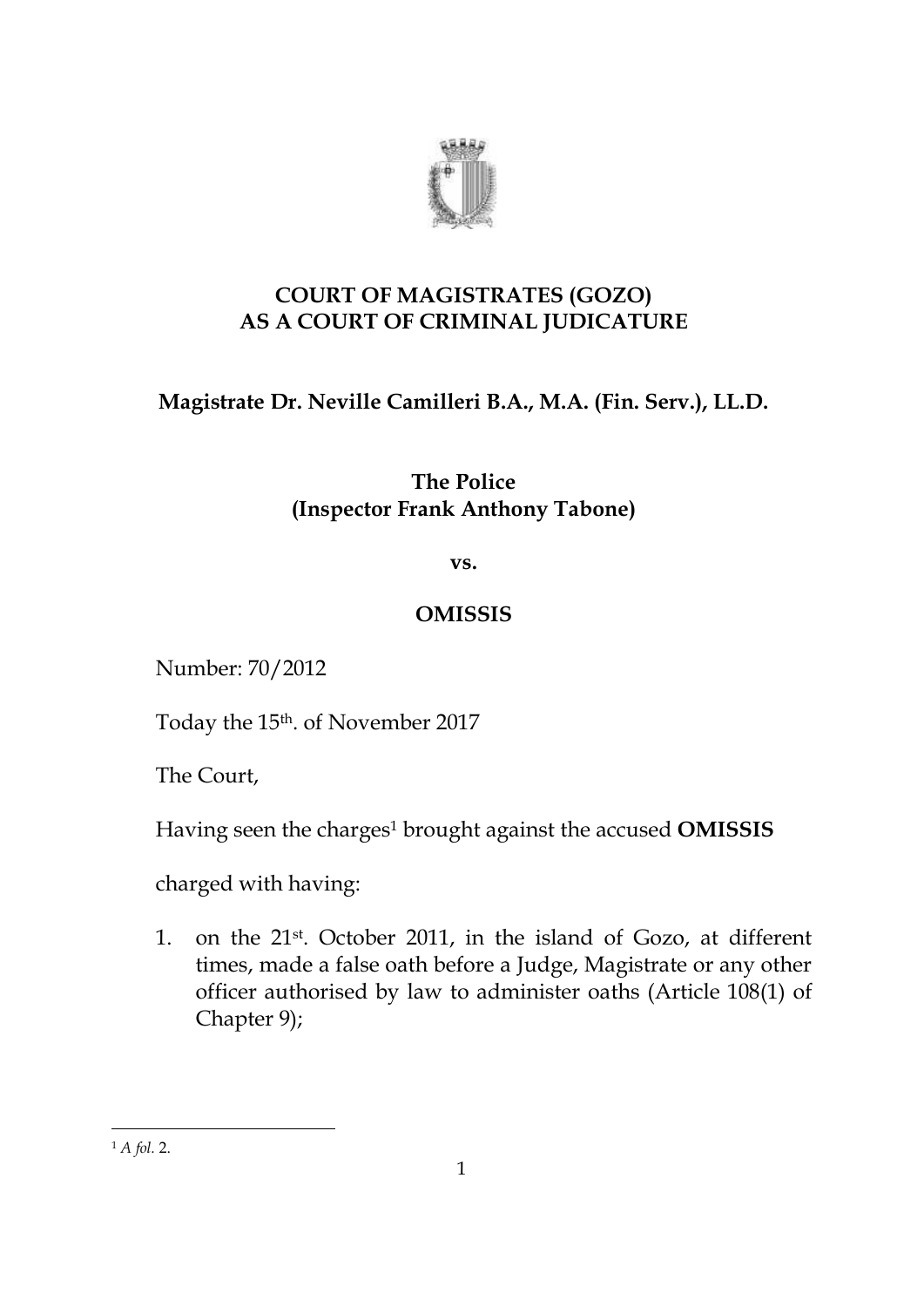- 2. on the 21st . October 2011, in the island of Gozo, at different times, gave false evidence in civil matters (Article 106(1) of Chapter 9);
- 3. on the 5th. June 2008, in the island of Gozo, at different times, made a false oath before a Judge, Magistrate or any other officer authorised by law to administer oaths (Article 108(1) of Chapter 9);
- 4. on the 5<sup>th</sup>. June 2008, in the island of Gozo, at different times, gave false evidence in civil matters (Article 106(1) of Chapter 9).

Having seen the documents exhibited and all the acts of the proceedings.

Having seen that the Attorney General gave his consent in terms of Section 370(4) of Chapter 9 of Laws of Malta for this case to be dealt with summarily (Doc. "D" and Doc. "FT 3" – *a fol.* 71 and 140).

Having seen that the accused did not object for this case to be dealt with summarily (*a fol.* 72).

Having heard the evidence brought forward by the Prosecution and the injured party.

Having heard the testimony of the accused (*a fol.* 325 *et seq.*).

Having seen the written Note of Submissions filed by the Prosecution on the 10th. of July 2017 (*a fol.* 373 *et seq.*).

Having seen the written Note of Submissions filed by the injured party on the 13th. of July 2017 (*a fol.* 389 *et seq.*).

Having seen the written reply of Submissions filed the defence on the 29th. of September 2017 (*a fol.* 404 *et seq.*). Having heard, during the sitting of the 4<sup>th</sup>. of October 2017, final oral submissions on behalf of the injured party and the accused.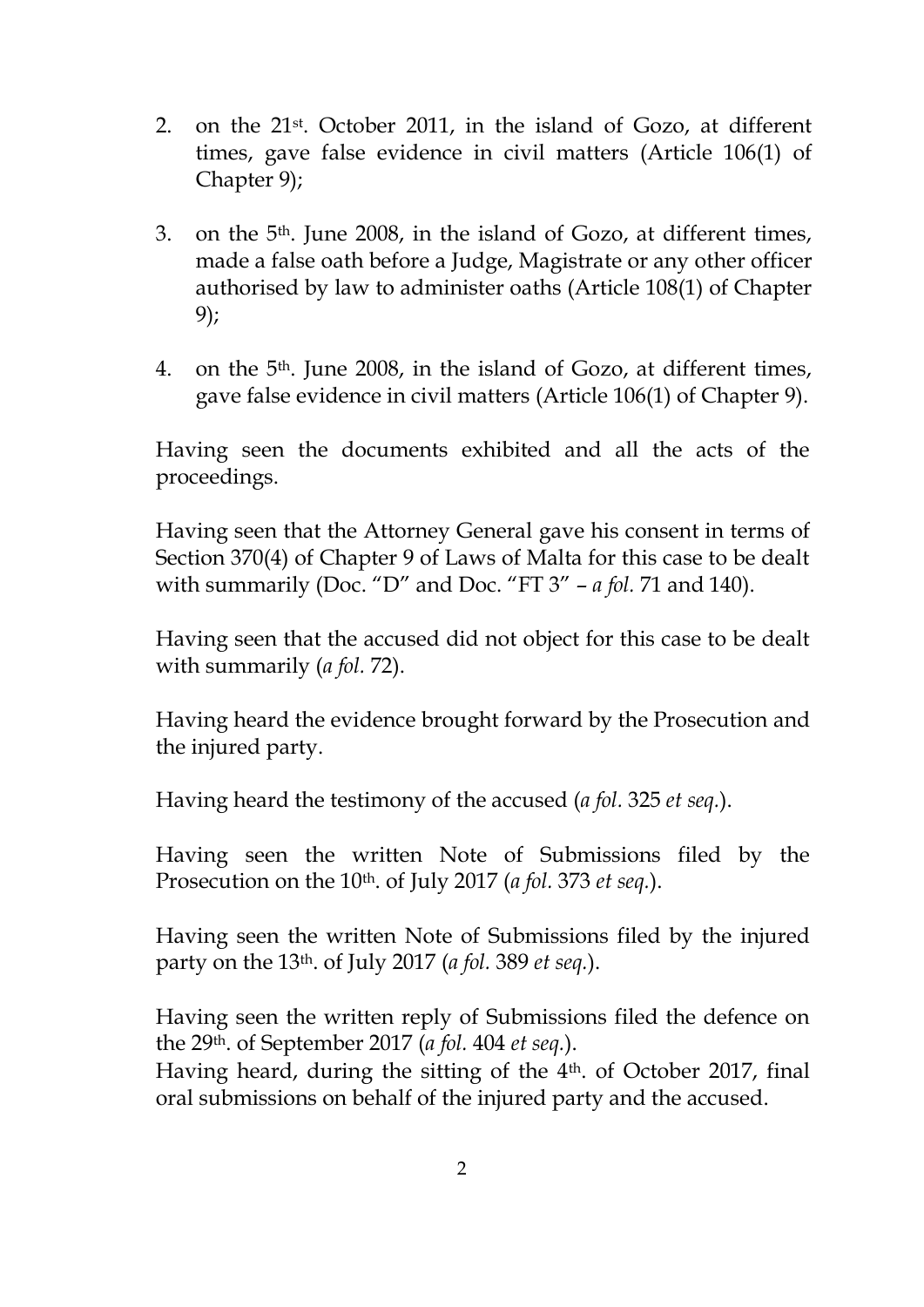Having seen that this case was being heard together with cases bearing the names **The Police vs. OMISSIS** (Case Number OMISSIS) and **The Police vs. OMISSIS** (Case Number OMISSIS).

### **Having considered**

That reference will be made to the most salient testimonies heard and documents exhibited during the proceedings.

That, during the sitting of the 17th. of October 2012 (*a fol.* 3 *et seq.*), the Prosecution exhibited, amongst other, a certified true copy of acts regarding Application Number OMISSIS (Doc. "C" – *a fol.* 10 *et seq.*). A certified true of copy of this was also filed during the sitting of 4th. of June 2013 (Doc. "E" – *a fol.* 148 *et seq.*). During the sitting of the 4th. of June 2013, a certified true copy of Application Number OMISSIS was also exhibited and marked as Doc. "F" (*a fol.* 172 *et seq.*).

That, during the sitting of the 17th. of October 2012, **OMISSIS** gave his testimony (*a fol.* 76 *et seq.*) and started by confirming his complaint marked as Doc. "FT 1" (*a fol.* 73 *et seq.*). He exhibited a number of documents marked as Doc. "OMISSIS" (*a fol.* 88) and as Doc. "OMISSIS 1" to Doc. "OMISSIS 12" (*a fol.* 89 *et seq.*). He explained the contents of these documents.

As regards the charges regarding the 21<sup>st</sup>. of October 2011, OMISSIS explains that this regards the issue as to when the child had to sleep at his place twice a month regarding which issue he says there had been two decrees by the Court of Appeal. He explains that the decree dated OMISSIS (Doc. "OMISSIS 2" – *a fol.* 91 *et seq.*) specifies that: *"monthly sleepovers have not been changed"* (*a fol.* 92) and that the decree was notified to the accused on the 20th. of October 2011 (*a fol.*  93). He further explains that following this decree, the day after, that is on the 21st. of October 2011, the accused filed a sworn warrant of prohibitory injunction (Doc. "OMISSIS 3" – *a fol.* 95 *et seq.*) and that the accused failed to attach a copy of the decree dated OMISSIS with which she was notified the day before (despite having attached a number of documents). He also specifies that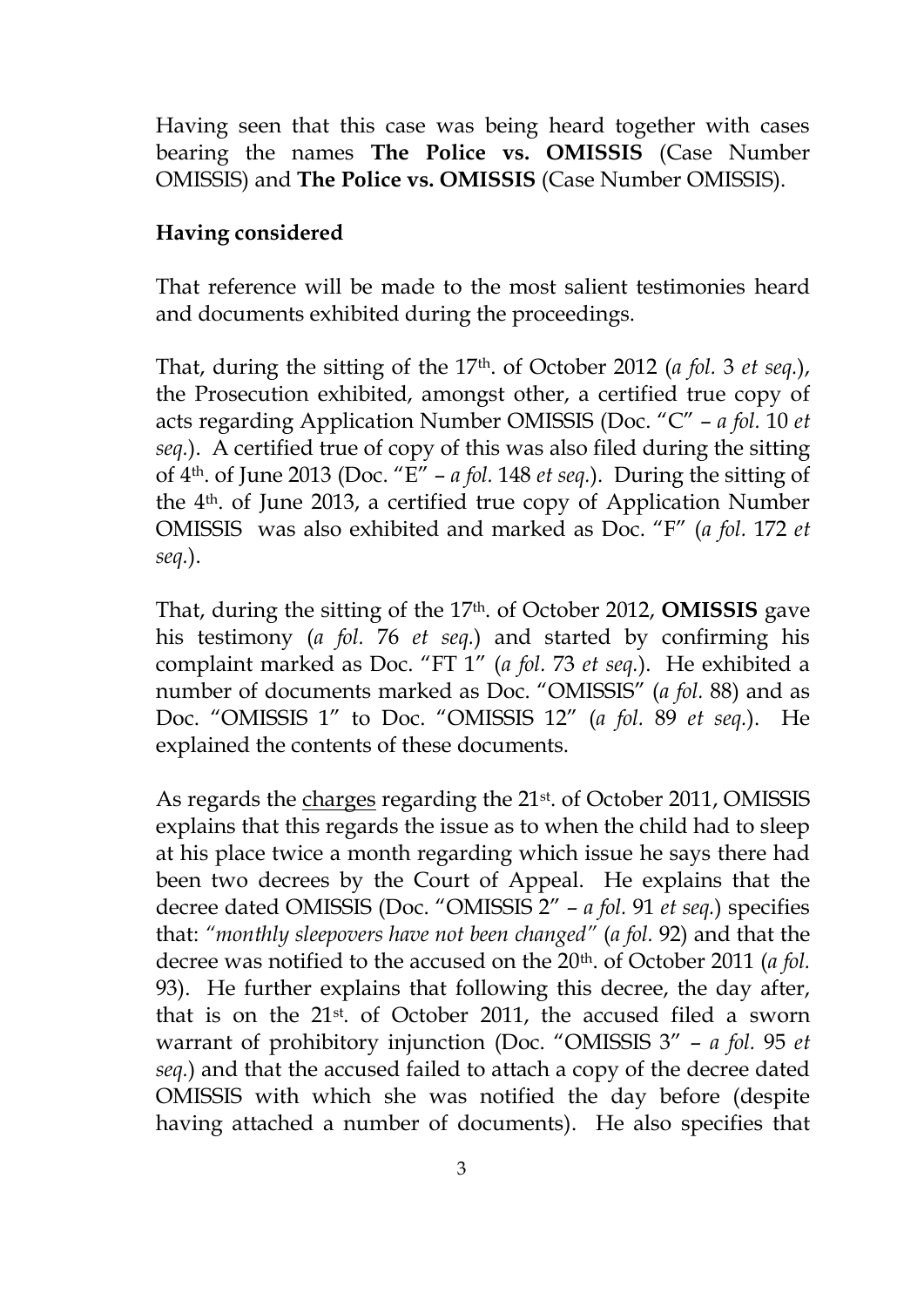apart from the warrant of prohibitory injunction, on the 21st. of October 2011, the accused also filed her reply to an application filed by himself, which reply is marked as Doc. "OMISSIS 4" (*a fol.* 104 *et seq.*) in which she states: *"does not know what the exactly is the point of defendant's application"* (*a fol.* 105), arguing that on the 21st. of October 2011 the accused was completely aware of this.

As regards the charges regarding the 5<sup>th</sup>, of June 2008, he specifies that on this date the accused filed a sworn Application Number OMISSIS (Doc. "OMISSIS 6" – *a fol.* 112 *et seq.*). He makes reference to paragraphs 5 and 8 of the said application which read as follows:

"5. That the applicant, who is a British national and who used to come to Gozo every now and then to visit her parents who reside here, had decided to keep on living in Gozo when her relationship with the Respondent had become serious, and eventually the minor child was born as above-mentioned.

 $[\ldots]$ 

8. That moreover, and without prejudice, in view of the fact that the time has now come for the applicant to return to the United Kingdom, now together with her son, so that she could continue working and living her life in her own country, since she has no further scope to remain in Malta now that her relationship with the Respondent has ended…." (*a fol.* 117).

He specifies that his first date with the accused goes back to the 14th. of March 2004 and gives reasons as to why he is so precise about the date (*a fol.* 82). He specifies that the accused had been living in Gozo for around a year and a half, that the accused had a job in Malta, that she had told him that she had quit her job in the United Kingdom, that she had a vehicle in Gozo, and that before moving to Malta she moved temporarily with her sister in the United Kingdom and had no property of her own in the United Kingdom. He says that the accused had even submitted tax returns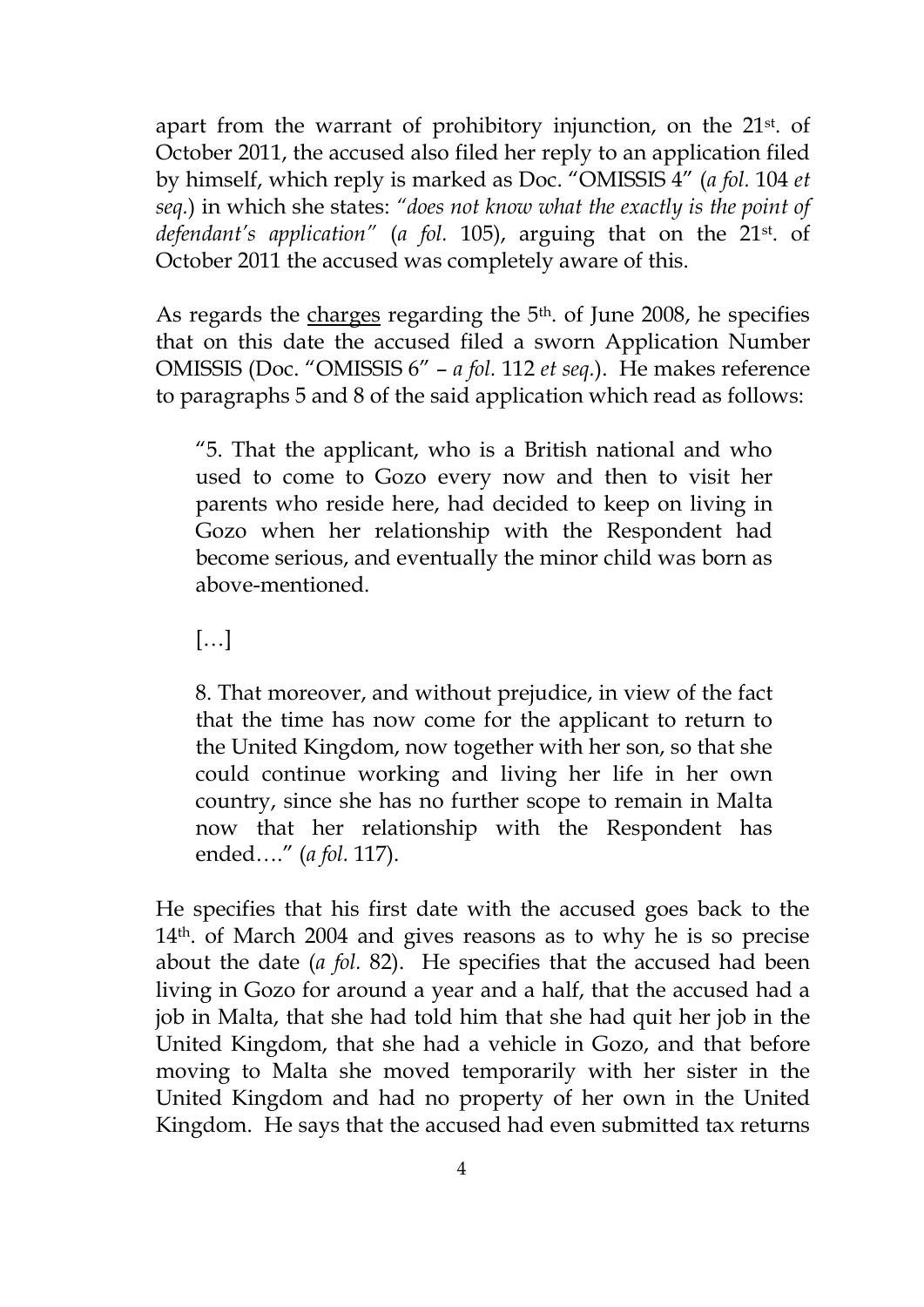regarding her jobs in the Maltese Islands. Asked why the accused made the above declaration, he replies: *"Dik ghamlitha biex tipprova tibni […] kuntest fejn hi giet toqghod Ghawdex minhabba fija biss. Dan m'hu veru xejn u ghamlet dan dak l-attentat biex tizvija lill-Qorti li ghax giet toqghod hawn biss minhabba fija, ghax ir-relazzjoni taghna issa spiccat, tippretendi li issa l-Qorti thalliha titlaq lejn l-Ingilterra bit-tifel"*  (*a fol.* 83). He also says that before the accused started dating him, she had another boyfriend (a certain OMISSIS) and says that this even transpires from an affidavit of the accused's mother, copy of which affidavit was marked and exhibited as Doc. "OMISSIS 8" (*a fol.* 123 *et seq.*). He says that from the testimony of Michael Grech (Assistant Principal at the Department of Citizenship and Expatriate Affairs) (copy of which testimony was exhibited and marked as Doc. "OMISSIS 9" (*a fol.* 126 *et seq.*) it transpires that the department's file contains a copy of the accused's visa which dates OMISSIS and that the file also includes an application for the issue of a work permit dated OMISSIS.

He makes reference once again to the sworn Application Number OMISSIS (Doc. "OMISSIS 6" – *a fol.* 112 *et seq.*), precisely paragraphs 2 and 3 of the said application which read as follows:

"2. That subsequently, when the minor child was just a few days old, the Respondent terminated his relationship with the applicant and, after depriving her of access to their residence, by changing the locks to the doors and physically pushing the applicant out of the said residence, also deprived the minor from having access to the applicant his mother, and this at a time when the minor was being breast-fed by his mother.

3. That the applicant, in order to see and be able to take care of her child during these initial delicate weeks of his life, had to have recourse to this Honourable Court, and today, in view of the acrimonous relationship between the parties, […]."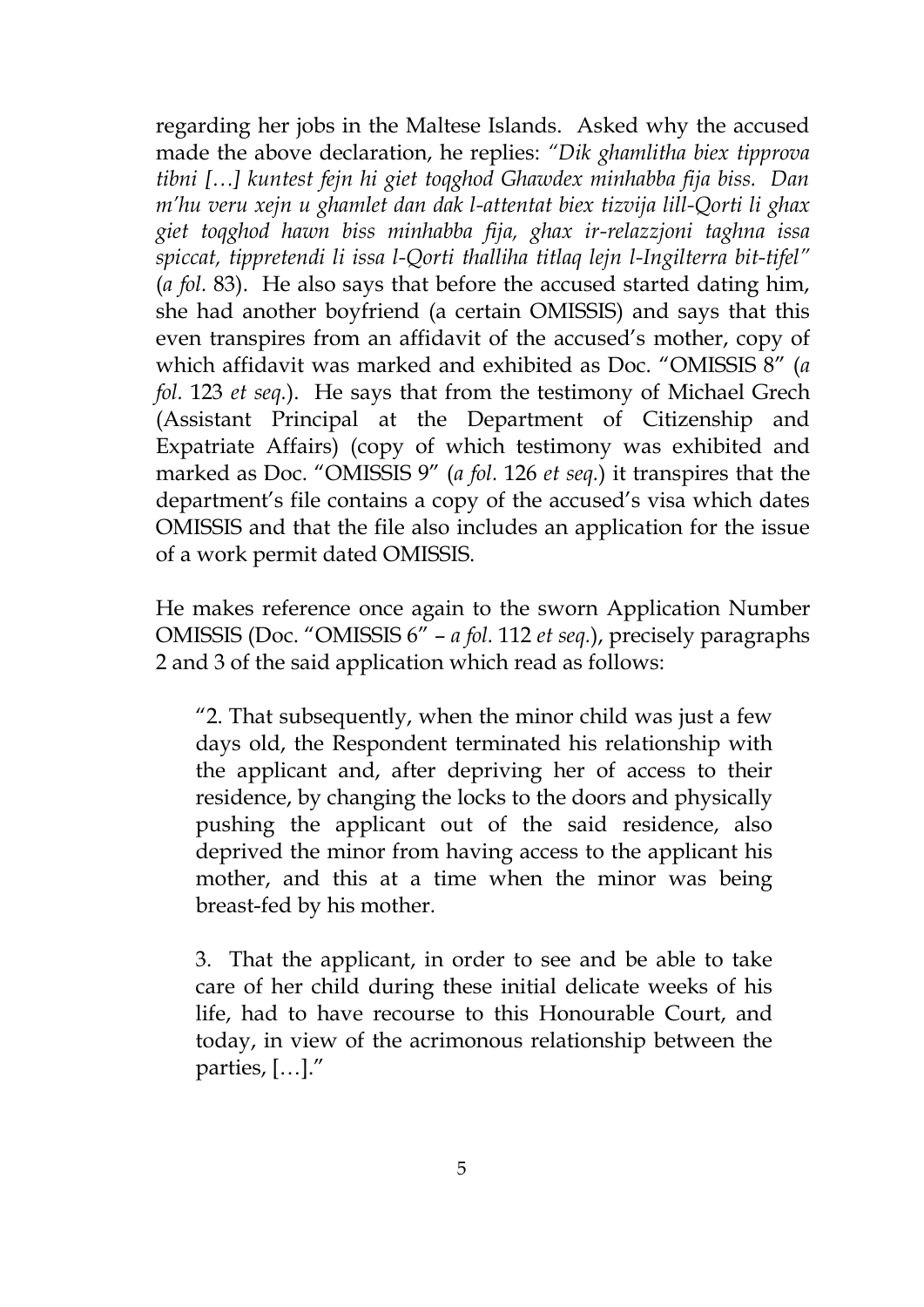He says that it is not true that the accused did not have access to their child before the Court's order. He says that on the 8th. of January 2007, the accused left home and never returned and specifies that from the 9<sup>th</sup>. of January 2007 till the  $18<sup>th</sup>$ . of January 2007, the accused used to visit their child everyday, i.e. before any court order was issued, for at least an hour daily or at times even two hours. He also says that he used to phone the accused to visit the child and he even invited the accused's parents, specifying that the accused had not yet allowed her parents to see their child until the  $8<sup>th</sup>$ . of January 2007. He says that on the  $18<sup>th</sup>$ . of January 2007 he was notified by an application (Doc. "OMISSIS 10" – *a fol.* 130 *et seq.*), wherein it is stated: *"Illi ftit tal-jiem ilu l-intimat OMISSIS kecca lill-esponenti mid-dar fejn kienet tghix mieghu, bidel is-serraturi u qed jirrifjuta li jhalliha tidhol tara lill-binha minuri hlief ghal ftit minuti kuljum"* (*a fol.* 130). He also refers to another application filed by the accused on the 23rd. of October 2007 (Doc. "OMISSIS 11" – *a fol.*  132) where it is stated: *"Illi ftit jiem wara li twieled it-tifel hija kellha titlaq mid-dar fejn kienet qeghda tghix mal-intimat OMISSIS u dan minhabba diversi problemi li kellha mieghu"* (*a fol.* 132). He notes that: *"Mhix keccejtha. Telqet issa"* (*a fol.* 85). He states that from a copy of the affivadit of the accused's father (Doc. "OMISSIS 12" – *a fol.* 133 *et seq.*) it transpires that the accused's father testified as follows: *"The baby OMISSIS was just 22 days old and required regular breast feeding which was denied, allowing her just 90 minutes each morning with the child. This lasted for sometime until the matter was corrected by a Court order"* (*a fol.* 134). He denies absolutely not having allowed the accused to have access to the child before the Court order. During the sitting of the 4th. of June 2013, OMISSIS exhibited a certified true copy of a number of documents marked as Doc. "OMISSIS 13" (*a fol.* 233 *et seq.*)

During cross-examination, which was held during the sitting of the 6th. of July 2016 (*a fol.* 308 *et seq.*), he says that access to the child was regulated by means of a decree *pendente lite* given during the first Case (OMISSIS). Subsequently, a judgment was given by the Court of Appeal in October 2011. He says: *"sa dik is-sentenza, l-overnight stays kienu fid-decizjoni tal-Ewwel Qorti, tal-Prim'Istanza, imma billi kien hemm l-appelli […] kienu ghadhom ma gewx in effett. Jigifieri, halli*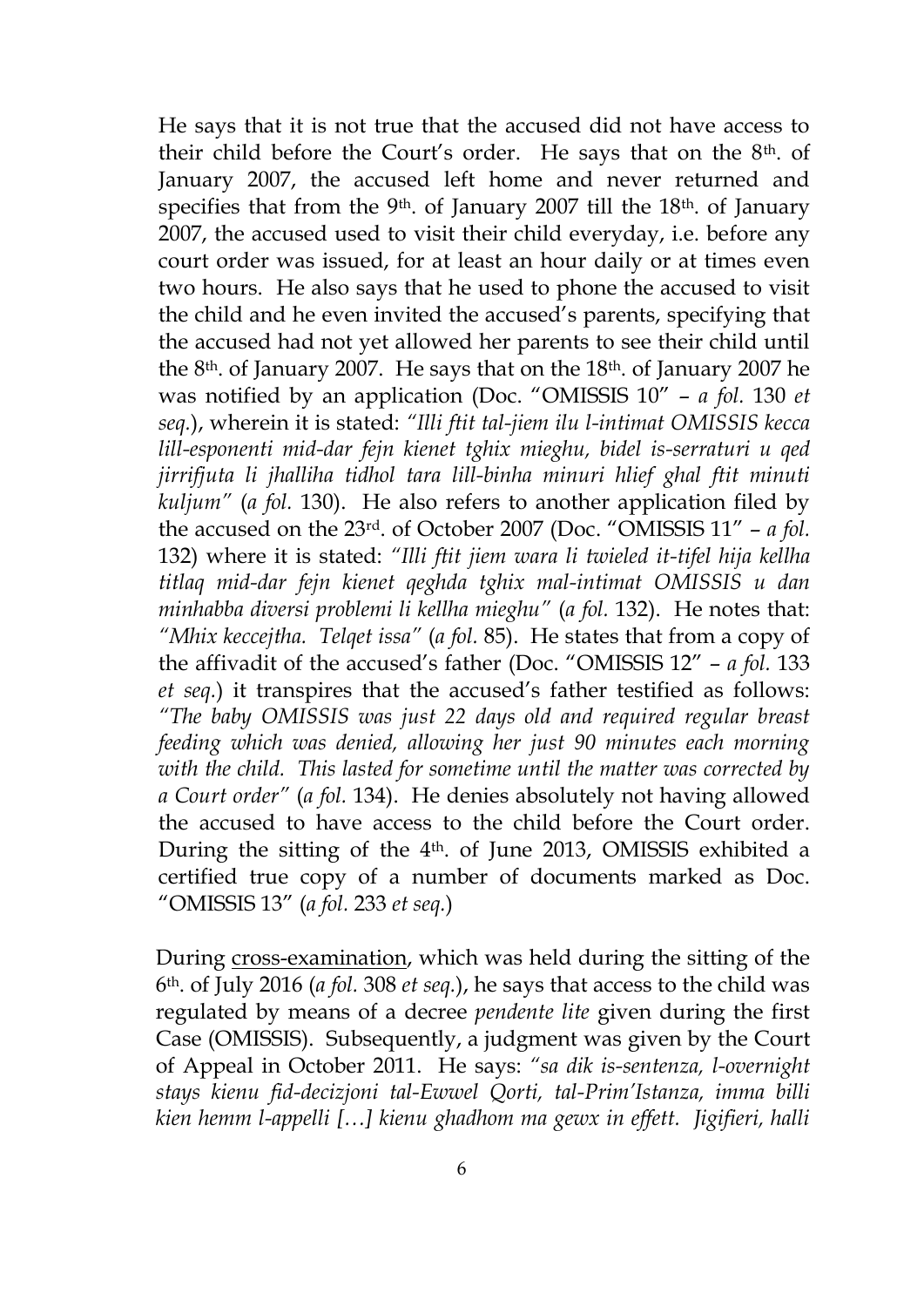*nirrispondik direttament, l-overnight stays iddahhlu mill-Qorti fl-elfejn u ghaxra (2010), minn ghalija f'Gunju kien, jew Mejju jew Gunju jigifieri fid-decizjoni tal-Ewwel Qorti, ta' Ghawdex […]. Imma billi kien ghad hemm appelli dwar l-access, sad-decizjoni tal-Qorti tal-Appell kien ghad m'hemmx overnight stays, ma kienx hemm provvediment ghal overnight stays"* (*a fol.* 309). When asked to confirm that the judgment of the Court of Appeal was not clear so much so that parties agreed for clarification, OMISSIS replies that this is not correct specifying that the access for overnight stays was stipulated by the First Court in May or June of 2010 and that the decree regarding overnight stays was not changed by the judgment delivered by the Court of Appeal in October 2011. He makes reference to the decree delivered by the Court of Appeal on the OMISSIS (Doc. "OMISSIS 2" – *a fol.* 91 *et seq.*). He states that for him the judgment delivered by the Court of Appeal was crystal clear and that he requested clarification because he kept the child for overnight stays and that the accused reported this to the Police three times. He says that a meeting was held with the Judge and that the accused (or her lawyer) failed to appear. When asked if, following this meeting, there had been other problems regarding access to the child, he replies that the accused was causing problems because she was giving a different interpretation. He also says that the accused was also causing problems regarding months which had four/five Fridays. He says that the merit of the accused's report between the 14<sup>th</sup>. and the 15<sup>th</sup>. of October 2011 was the overnight stay. He says that it is not true what the accused said during her third phone call when she said that the injured party suffered from a medical condition (making reference to *"*blackouts*"*) and that it is not true that his family suffers from this condition. He denies suffering from any condition or from blackouts. He says: *""dak tweggaghni""* (*a fol.* 314) and says: *""Li ngurjani li kienet qed timplika li jien m'inhiex qed niehu hsiebu""* (*a fol.* 314). He testifies: *"l-ingurja hi mhux biss ghalija direttament li jien insofri minn xi kondizzjoni, hija ghall-[…] familja"* (*a fol.* 314). He denies ever going to a person referred to as Profs. Mifsud, saying: *"int qed tghidlu professor ma nafx, imma hu xi tip ta' tabib – lili qatt ma ezaminani, lili qatt ma kellimni"* (*a fol.* 315). He explains that during separate proceedings concerning the child, the accused had presented a certificate drawn up by a certain Mifsud and that it was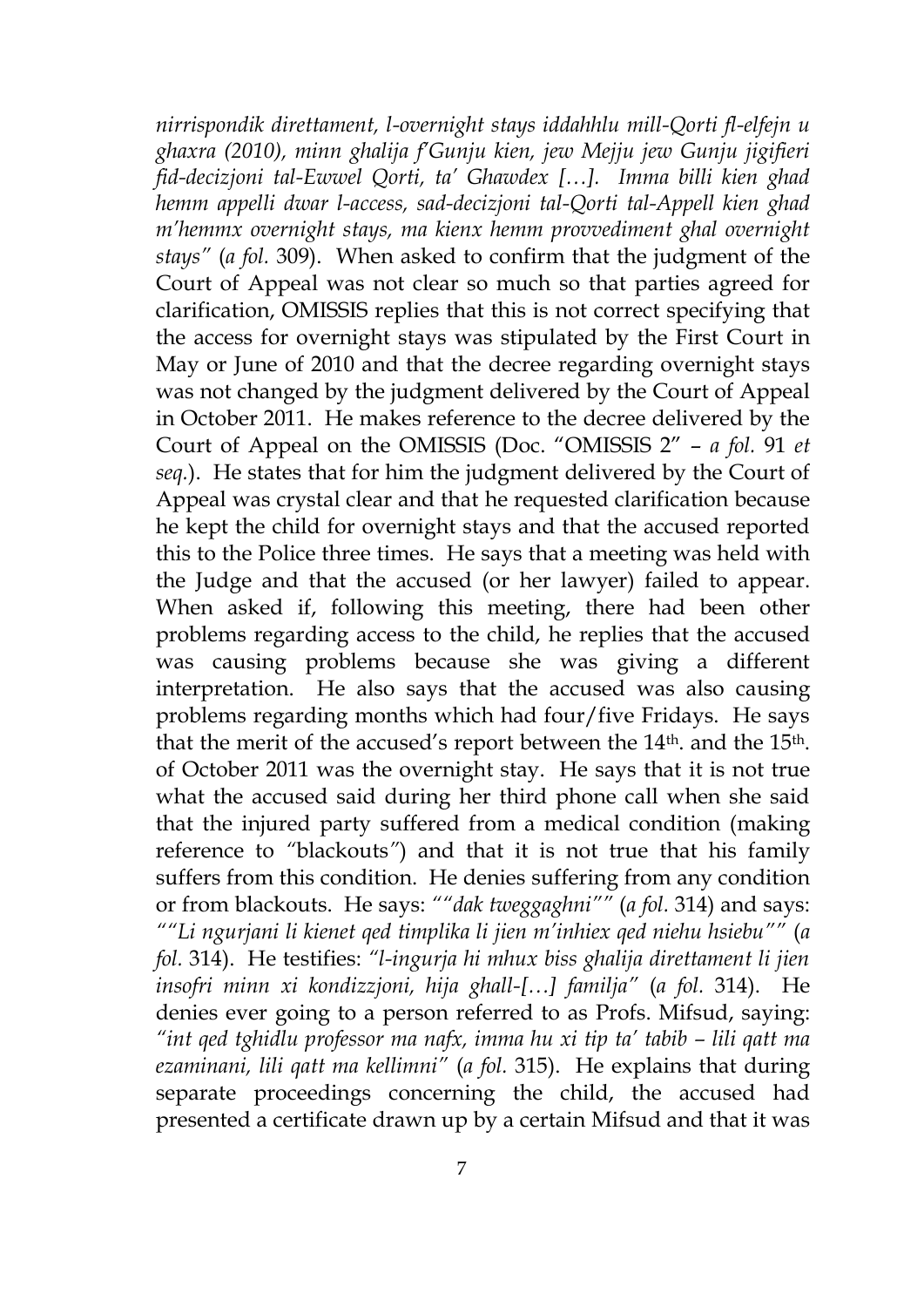the first time that he (OMISSIS) had seen this certificate. He says that he never mentioned this Mifsud, adding that he had initiated proceedings in the Medical Council since Mifsud made a statement in this certificate regarding his condition regarding blackouts when he had not examined him.

Asked regarding the alleged false oath of the 5<sup>th</sup> of June 2008, he says: *"dak ir-rikors guramentat hlief l-ewwel punt li jghid id-data tattwelid tat-tifel, kollu gideb u qerq. Issa jiena ghazilt zewg punti minnu biss. U r-raguni li ghazilt dawk iz-zewg punti biss minn kollox hija ssemplici raguni li hu l-element tal-ispergur li jrid ikun relevanti ghallkawza. Issa, x'cahhadni lili, l-ewwel wahda huma zewg gidbiet li jien sofrejt"* (*a fol.* 318). He says that, for the first few months, the child was both breast and bottle fed. Asked about paragraph 5, he says that there are several factors which prove that the accused was actually living in Gozo, saying: *"Kienet tghix hawnhekk permanenti qabel bdejt ir-relazzjoni maghha jien"* (*a fol.* 320). He says: *"Imma dan is-sentenza nikkontendiha li hi gurament falz ghax tippremessa l-kontra"*  (*a fol.* 320). Asked if the accused had ever told him that she had the intention of staying permanently in Gozo or was only *di passaggio*, replies that the accused had informed him that she was already in Gozo permanently. He says that she had been in Gozo for around a year and a half – two years. Asked if she had ever given him the impression that she was in Gozo for a short period, he replies in the negative. He says that the accused's parents had been living in Gozo for around eighteen or twenty years. Asked if the accused used to go to England on a more regular basis, he replies: *"Li nista' naf fuq dak, residenza permanenti l-Ingilterra ma kienx baqghalha. Dak li qaltli"* (*a fol.* 322). He says that before he met the accused, the accused used to work in a beauty salon in Malta, and that she had even told him that she was considering being a driver of OMISSIS since he had his driving licence suspended.

That, during the sitting of the 17th. of October 2012, **Mario Tabone**  gave his testimony (*a fol.* 136 *et seq.*) where he said that he works at the Electoral Office (Gozo Section) and during which testimony he confirmed on oath the email marked as Doc. "FT 2" (*a fol.* 75 *et seq.*).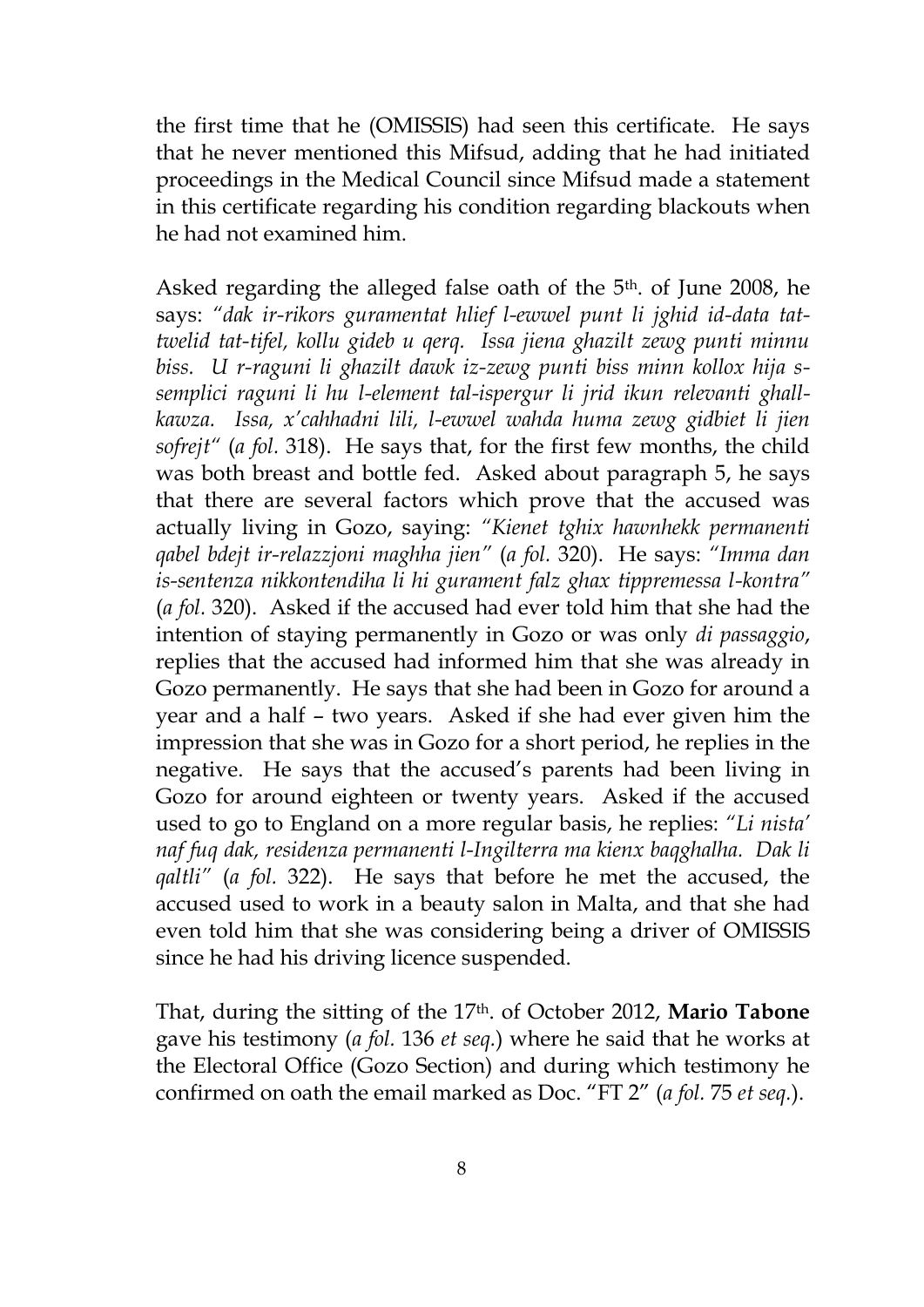That, during the sitting of the 4th. of June 2013, Court Messenger **Paul Debrincat** gave his testimony (*a fol.* 227 *et seq.*) and when he was shown Doc. "C" (*a fol.* 15) he says that from this document it transpires that on the 20<sup>th</sup>. of October 2011 the accused was notified by means of an application and a decree.

That, during the sitting of the 4th. of June 2013, **Anthony Mizzi** (Deputy Registrar at the Gozo Courts) gave his testimony (*a fol.* 229 *et seq.*) and after being shown Doc. "OMISSIS 13" (*a fol.* 233 *et seq.*) he says that this is a true copy of the original of a sworn application and document attached from Case Number OMISSIS in the names **OMISSIS vs. OMISSIS** decided by the Court of Appeal on the OMISSIS. He says that it was attested as a true copy of the original by Rose Marie Vella (*a fol.* 234). He confirms his signature and what is written in Maltese *a fol.* 238. Reference was made to the acts of the Warrant of Prohibitory Injunction OMISSIS (*a fol.* 33 *et seq.*) and confirms his signature and what is written in Maltese *a fol.* 35. Asked what needs to be done for the warrant to be valid, he replies that the applicant needs to confirm it on oath. He confirms that this was in the Maltese language. He says: *"It's my practise that I ascertain myself that the person filing the acts would know the contents thereof, I absolutely make it certain"* (*a fol.* 232). Asked whether he translated the said documents to the accused when administering the oath, he replies: *"No. I tell her in a nutshell the contents thereof and*  when I see that she is quite well aware what she is filing, I go on, I *proceed"* (*a fol.* 232).

During cross-examination, which was held during the sitting of the 3rd. of February 2015 (*a fol.* 290 *et seq.*), he says that when the accused confirmed on oath the application in front of him, he made sure that she knew the contents thereof. He says that if he recalls correctly he scribbled this at the end of the act. He was shown document *a fol.* 34 *et seq.* and says that this is a prohibitory injunction where the accused confirmed on oath in his presence the contents thereof upon filing at the Registry. Asked if he does go through the documents filed with the warrant, he replies: *"No, no, not every single document, just the application"* (*a fol.* 292). He says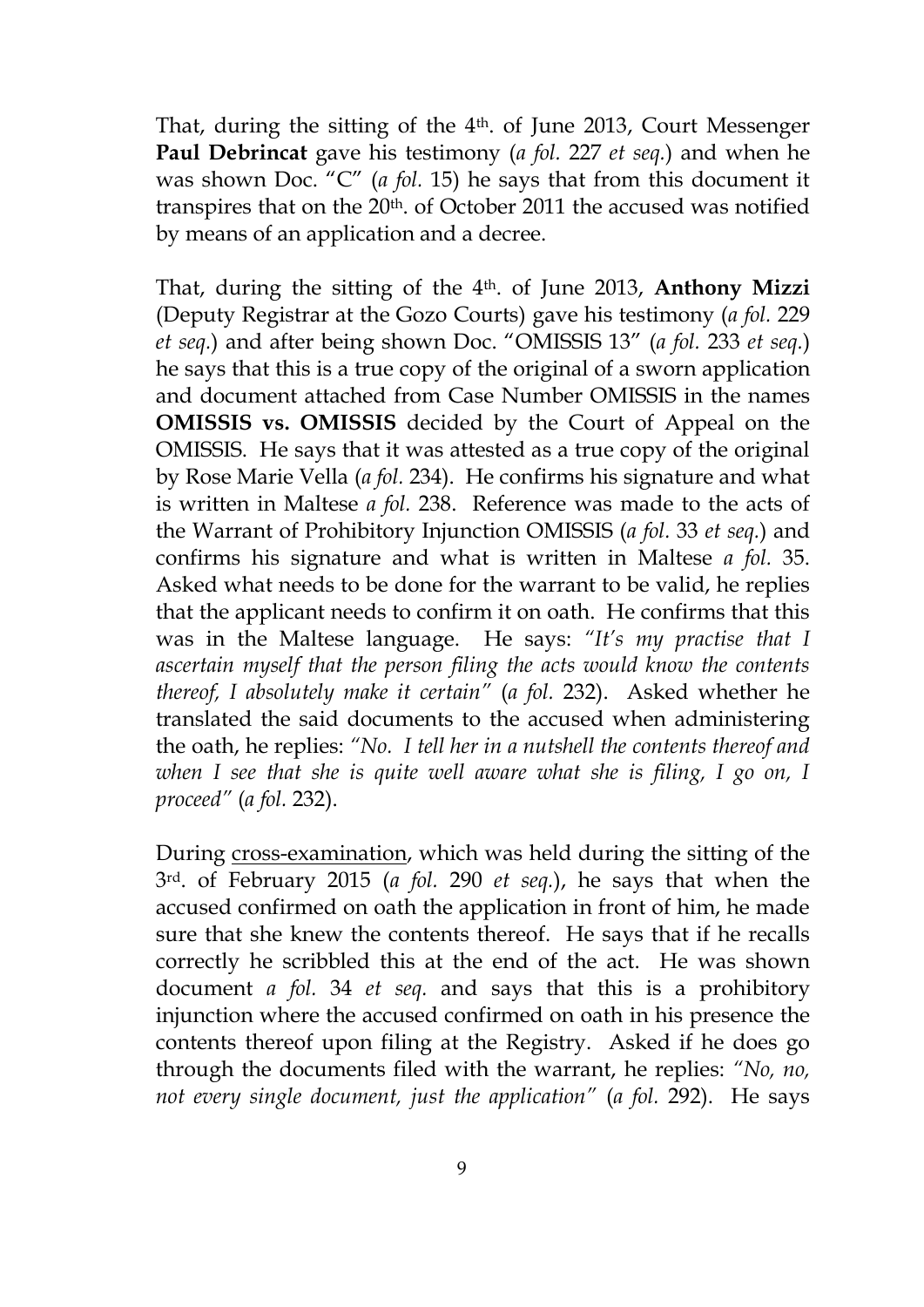that he makes sure that the applicant would know the contents and the veracity of it.

That, during the sitting of the 20th. of November 2013, Prosecuting Officer **Inspector Frank Anthony Tabone** testified<sup>2</sup> (*a fol.* 260 *et seq.*) regarding the complaint he had received by the injured party OMISSIS on the 2nd. of December 2011 in which complaint, OMISSIS requested the Police to initiate criminal proceedings against the accused for the reasons mentioned in his complaint. He says that subsequently, i.e. on the  $16<sup>th</sup>$ . of July 2012, he spoke with the accused who released a written statement marked as Doc. "FT 5" (*a fol.* 142 *et seq.*), which the accused opted not to sign. He exhibited an email sent to him by Mario Tabone (marked as Doc. "FT 6" – *a fol.* 265). He confirms that the when he was speaking to the accused, the accused was mentioning different procedures and asked whether she was referring to the technical word of each procedure, he replies: *"No. When I was – when I speaking to her she told me basically that she was getting confused and she used to pass the papers to her lawyer, and she just followed the instructions which were given to her by her lawyer, which at that time was OMISSIS"* (*a fol.* 262). He says that she kept repeating that she was following her lawyer's instructions.

During cross-examination, which was held during the sitting of the 21st. of October 2014 (*a fol.* 285 *et seq.*), Inspector Tabone said that during interrogation he asked the accused about what happened on the 5th. of June 2008 and on the 21st. of October 2011 and that he asked the accused on two separate counts. He says that the accused seemed calm and that he had asked her questions about the allegations made by the injured party.

That, during the sitting of the 20th. of November 2013, **Saviour Farrugia** (Assistant Principal at Transport Malta) testified<sup>3</sup> (*a fol.* 266 *et seq.*) that vehicle OMISSIS with registration plates OMISSIS had

1

<sup>2</sup> He had already testified during the sitting of the 5th. of March 2013 (*a fol.* 139) which testimony was not registered (*a fol.* 146).

<sup>3</sup> *Ibid.*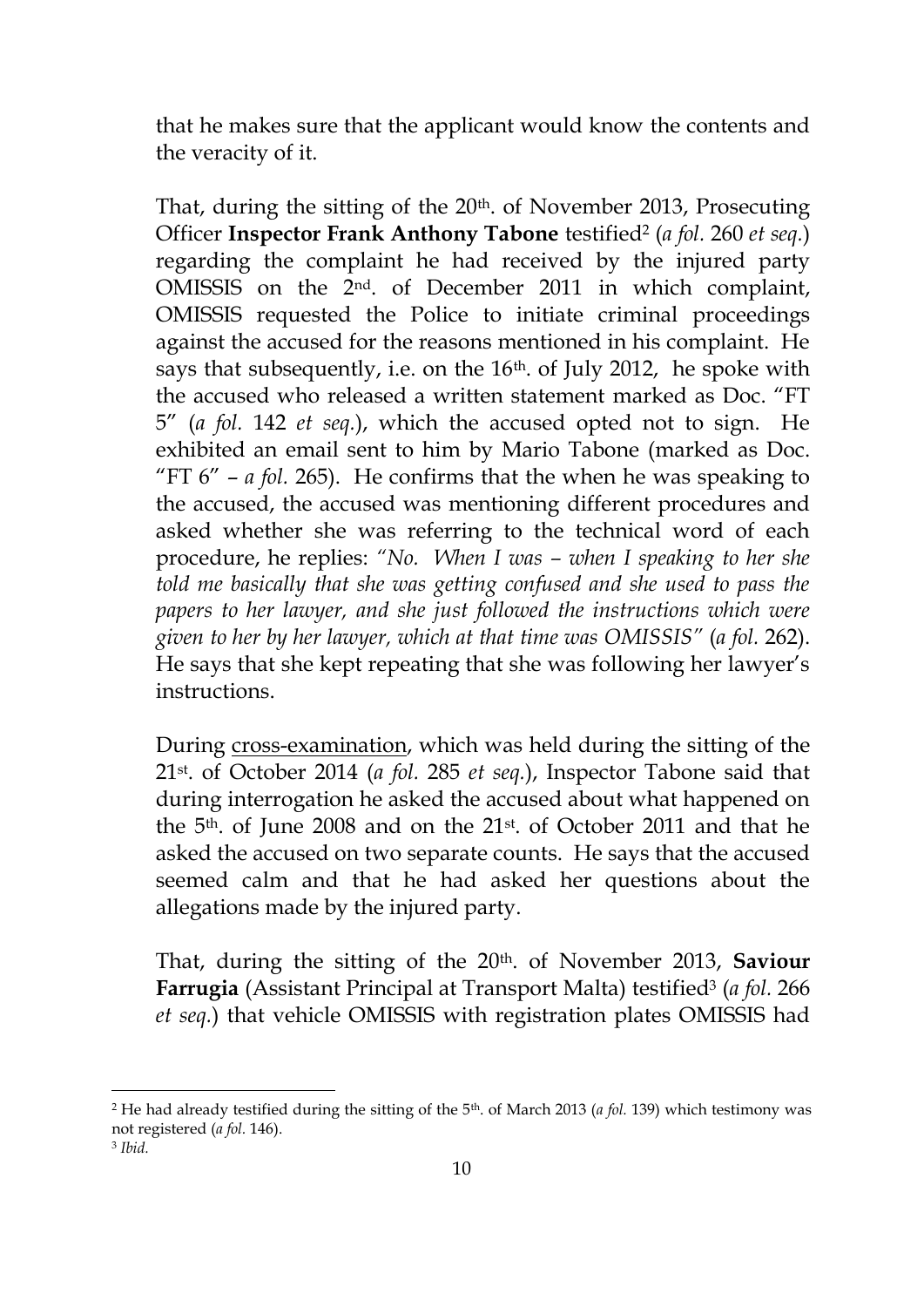been registered in the name of the accused since OMISSIS. He exhibited document marked as Doc. "SF 1" (*a fol.* 268 *et seq.*).

**Saviour Farrugia** testified once again on the 26th. of March 2014 (*a fol.* 272) saying that vehicle OMISSIS with registration plates OMISSIS was registered on the OMISSIS in the name of OMISSIS, Passport Number OMISSIS of OMISSIS. He exhibited a copy of the logbook and the history of the vehicle marked as Doc. "SF 2" and Dok. "SF 3" (*a fol.* 273 *et seq.*).

That during the sitting of the 26th. of March 2013, the Prosecution exhibited documents from the Electoral Registrar marked as Doc. "FT 7" and "FT 8" (*a fol.* 276 *et seq.*), wherein it transpires that that the accused with the same identity card number lived in the abovementioned address.

That, during the sitting of the 9<sup>th</sup>. of November 2016, the accused **OMISSIS** testified (*a fol.* 325 *et seq.*) saying that she had a relationship with the injured party, that on the OMISSIS they had a child together and that three weeks after the injured party kicked her out of the house. Asked whether the relationship with the injured party was good or bad, she replies that at the time it was not good. Asked what happened after the birth of the child, she replies: *"He changed the locks, kept hold of my baby, and wouldn't let me get back in"* (*a fol.* 326). She says that the injured party got hold of the baby when she was breast-feeding him and that he kept saying that he was going to give him formula. She says that she tried to calm the injured party to see if he would let her back in and says that she walked away so that may be he would calm down and that nobody could calm him down. She says that she went to her lawyer OMISSIS who told her that she needed to make a police report in order to get the Courts to return her baby. She says that she filed the police report and she took actions to take the baby back. Asked if she remembers lodging something in Court, replies: *"No. I don't remember but I've filed lots of papers, lots and lots and lots. I mean, I have boxes and folders and files of papers. I don't know which paper you are referring to"* (*a fol.* 328). She says that after OMISSIS, she went to OMISSIS, to OMISSIS, to OMISSIS and to OMISSIS.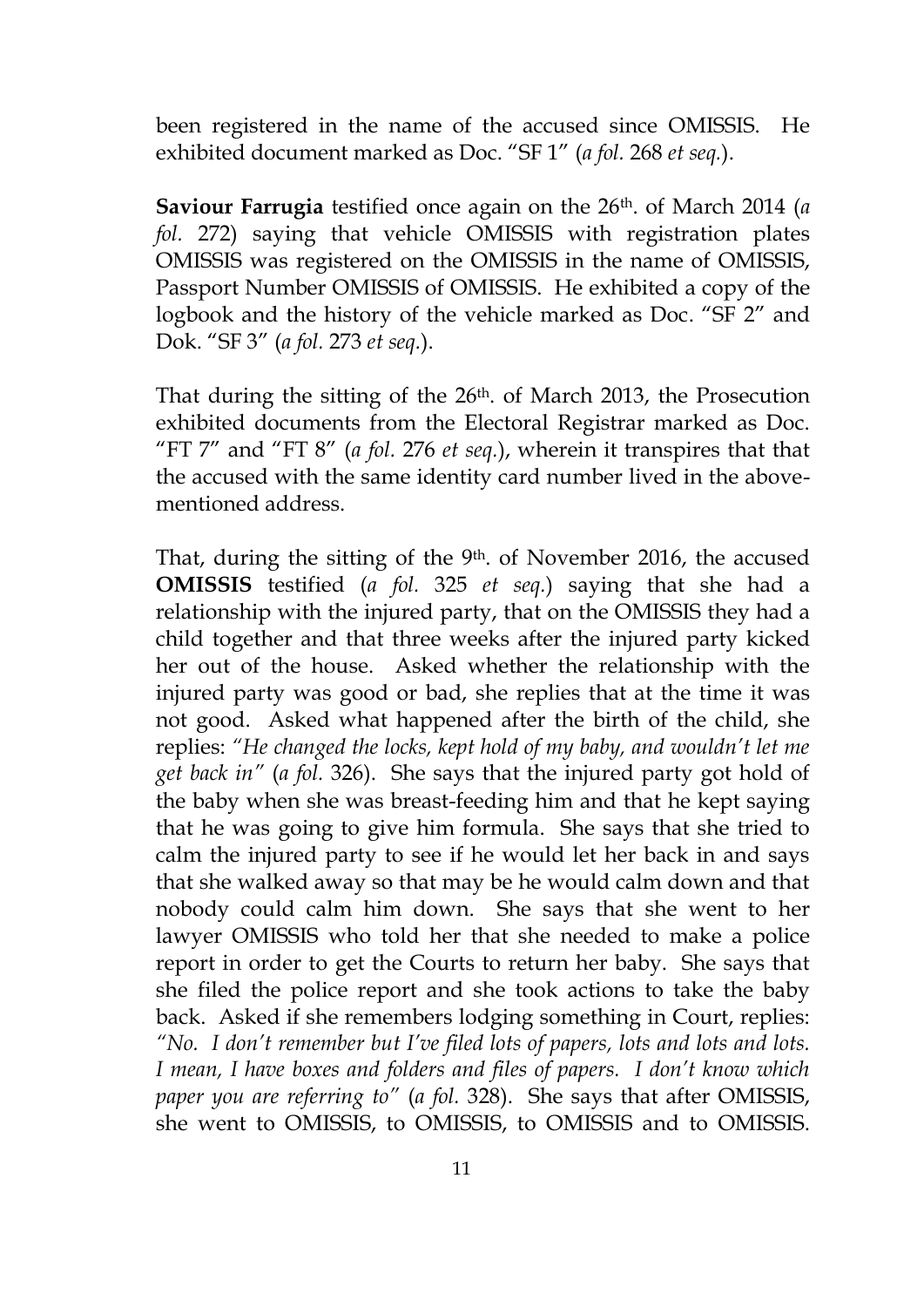Being informed that the issue is about an oath which she took on a particular document, and when she was asked whether she was told what was written in that document and who prepared it, replies: *"It looks like OMISSIS prepared it. And it looks like a signature of three people, no! Two people"* (*a fol.* 329). Asked how was it prepared, she says that she does not remember. She says: *"I've always told the truth as it is at the time, I mean. Usually you know if I go to a lawyer, if they ever file anything, they explain what it is and then I go and file it and that's it. And sometimes I have to take an oath, sometimes I don't. I couldn't tell you which on which day, because it's nine years, it's a long time"* (*a fol.* 330). Asked about the judgment delivered by the Court of Appeal and as regards overnight stays, she testifies as follows: *"Well that basically as I was, it was explained to me that the overnight stays were to take place during the scholastic year. And then there were papers that, I remember OMISSIS saying that about an*  injunction, about the overnight stays on a Friday. Because I think the *other party filed some papers or something. Look, there was a bit of confusion about what was going on. As I understood it, the overnight stays were not allowed. That was what was explained to me. So that is why OMISSIS filed the papers on the injunction. And then I remember there was a document and OMISSIS asked me where did this document come from and I didn't know and I thought, and then he just threw his hands up in the air and said I can't work under this kind of pressure, and I thought it was because there was something dodgy. You know, I couldn't understand why I was told no he is not to go overnight and then the next minute because papers were filed in Malta he was then allowed after a judgment. I couldn't understand. I thought a judgment was a judgment and that was it. You know, you couldn't change it. So that is why"* (*a fol.*  331).

During cross-examination (*a fol.* 331 *et seq.*), to the question: *"After the judgment which you interpreted that the overnight stays were of a certain manner that you just described, was there any instance that you reported something to the Police about the overnight stays?"* (*a fol.* 332), replies: *"I can't remember, sorry"* (*a fol.* 332). She confirms that there was an instance when she reported to the Police regarding the safety of the child and says that at one point she was worried. She says: *"I was worried because he [the injured party] suffered from blackouts"* (*a fol.* 332). She says that she remembers calling late in the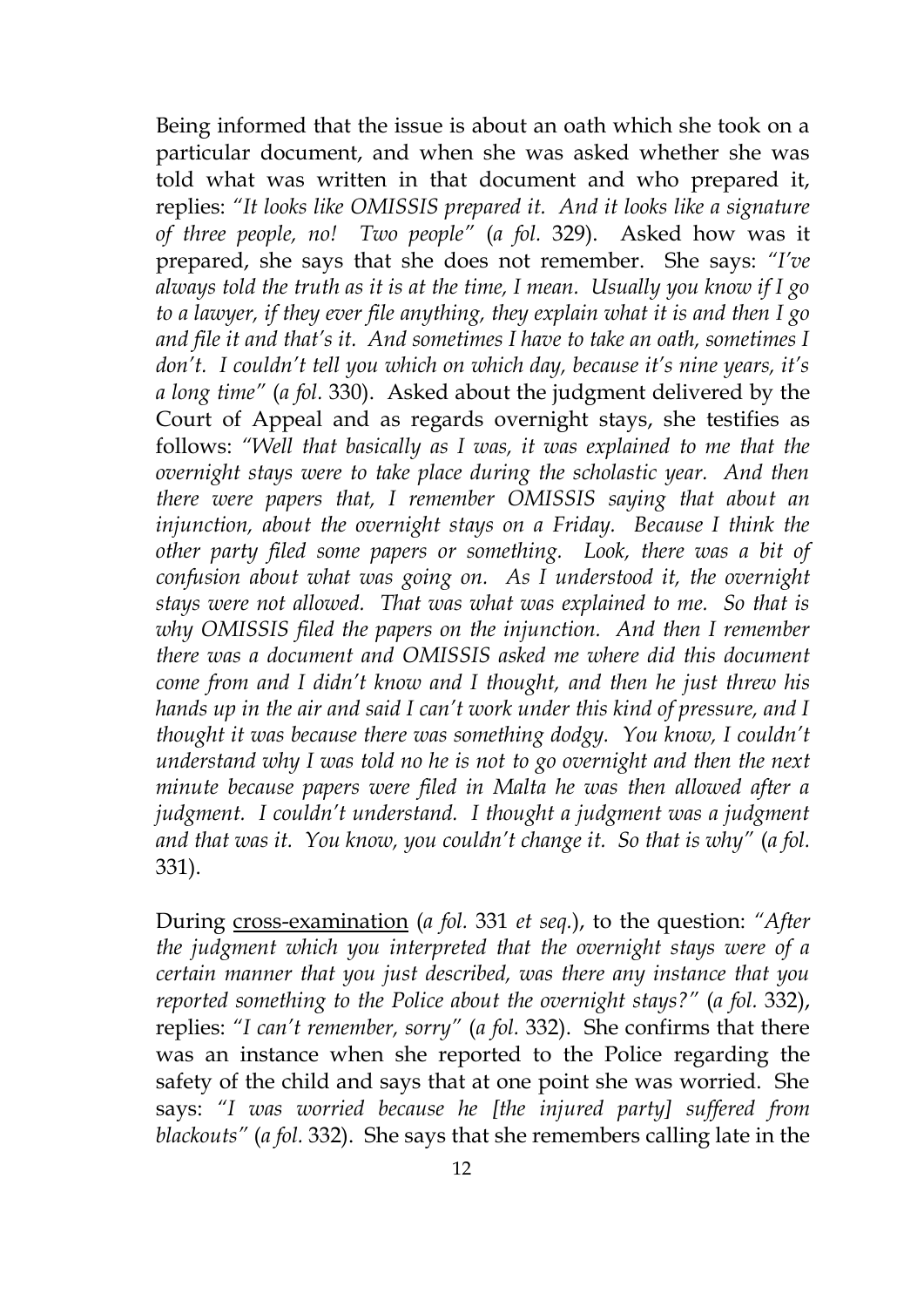evening. She says that the Police did nothing and asked what she did tell them, she says: *"I can't remember"* (*a fol.* 334). She says: *"I was worried because of the behaviour of OMISSIS at the time"* (*a fol.* 334). Asked what did she tell the Police, says: *"I'm trying to remember"* (*a fol.* 334). She says: *"I was worried because there were times when he would come to my place, like, there were times when his erratic behaviour, like, things he was doing. He would bang his own head on the brick wall, stuff like that"* (*a fol.* 334). Asked if she did tell the Police that the child was in danger, she replies: *"I can't remember"* (*a fol.* 335) and then: *"I can't remember my exact word from like – "* (*a fol.* 335). Asked again whether she told the Police that their child was in danger, she replies: *"I can't remember for sure"* (*a fol.* 335). She says that she was concerned for the well-being of the child. She confirms that she followed her first call, by other calls. Asked whether she remembers what she told the Police in the subsequent calls, she replies in the negative and says that she remembers being on the phone with the support line *Appogg*. Confronted by the lawyer of the injured party that she is not saying the truth and that she is under oath and that she has to say the truth, she says: *"I am always telling the truth"* (*a fol.* 336). She is not sure whether she followed up the calls by actually going to the Police. Asked again if she actually went to the Police Station, she says: *"Probably"* (*a fol.* 337). She was once again told by the lawyer that she was not saying the truth and she replied that she was saying the truth and that she is the most truthful person. Then she says: *"Because I've tried to move on with my life and to forget"* (*a fol.* 338). She says that before she had her son, she never made police reports. Asked if it is correct to say that she went to the Police accompanied by her lawyer, she replies: *"Quite possibly"* (*a fol.* 338). She says: *"I have trained my brain to forget"* (*a fol.*  338). Asked again whether on the night between the 14th. and the 15th. of October 2011 she went to the Police Station accompanied by her lawyer to make a report regarding the well-being of her child, she replies: *"I can't swear, I can't swear"* (*a fol.* 339). She says: *"From what I saw I had every reason to make a report"* (*a fol.* 339). Asked whether she was present when the Police gave evidence regarding what she is being asked, she replies: *"I don't know, I guess, I don't know"* (*a fol.* 340). Asked how does she know that the injured party suffered from blackouts, she replies by saying that she saw him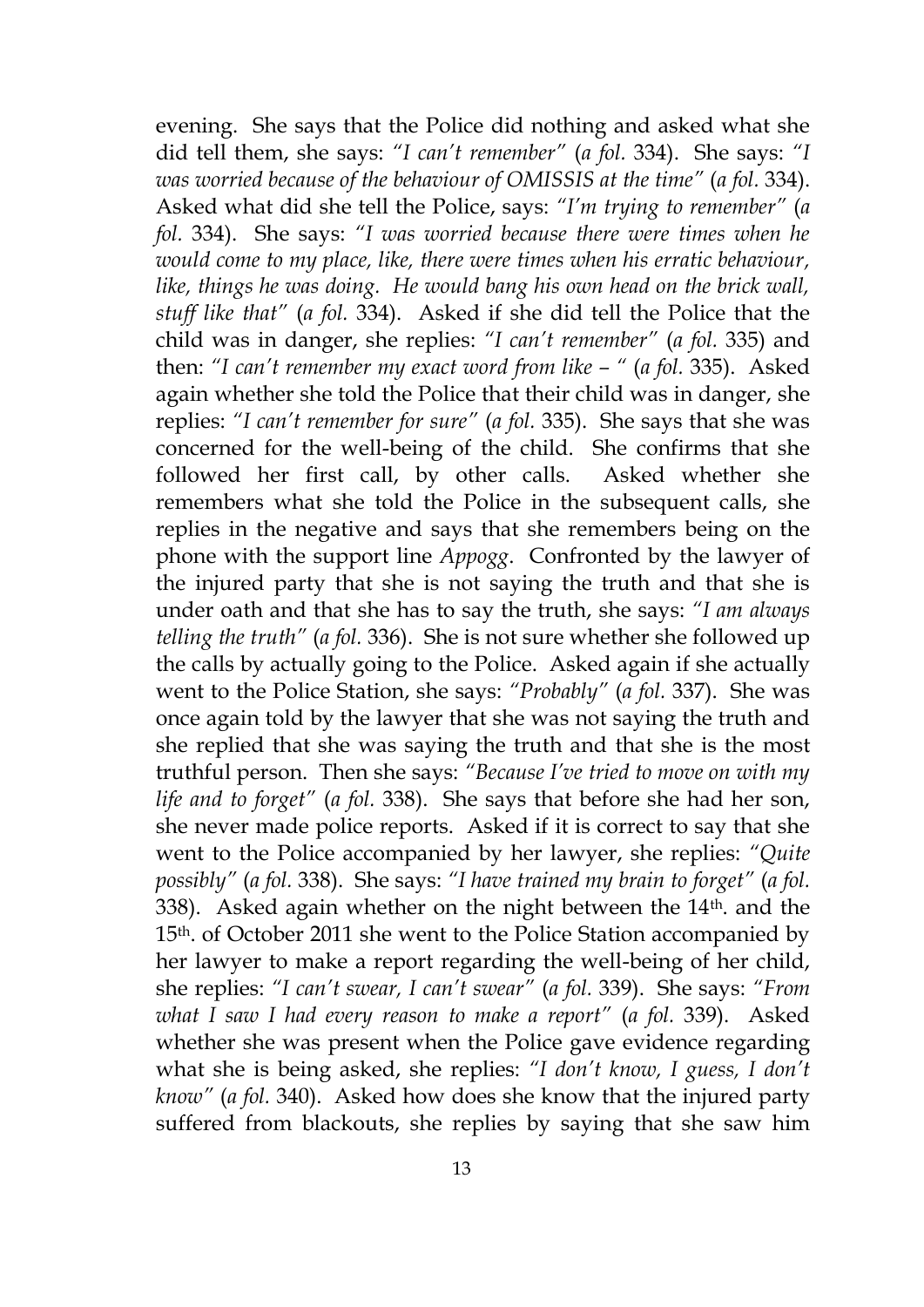when they were on the boat sailing together and when she was asked a context of time, she replies: *"You are asking me to remember something which I am trying to forget. When we were together*  $-$  *" (a fol.* 341). Asked about when she met the injured party, she replies by saying that she cannot remember. Asked if she remembers that she met OMISSIS around the year 2004, she replies: *"Right now, no. I can't remember"* (*a fol.* 341). Asked after how many months or years did she start realising that the injured party suffered from blackouts, she replies: *"I can only guess"* (*a fol.* 342) and then says: *"I don't know. I don't want to say the wrong thing. I don't know"* (*a fol.*  342). She testifies: *"What I can remember is that he had like we were on the boat and when we were living together and I asked him about it, you know, I said what happened? Why? And he said he didn't know"* (*a fol.*  342). Asked by the Court how many times did OMISSIS suffer from blackouts in her presence, she replies: *"That I can remember two"* (*a fol.* 342) and says that they happened within the same year. Asked what does she mean by blackout, she replies that the injured party had dropped to the floor and asked if he had drunk, she replies in the negative. Asked if he was taking pills or drugs, she replies: *"Not that I know of, no"* (*a fol.* 343). She says that at the time they were on good terms. She says that, after falling flat on the floor, the injured party did not go to a doctor and that she did not ask the injured party to go to the doctor and she did not even suggest. Asked why, she replies: *"Because I didn't feel that it was my place to tell him what to do"* (*a fol.* 344). She says that even though the injured party was her partner, *"It's not my place to tell him to go to a doctor. It's his decision. He is a grown man"* (*a fol.* 344). She says that she was surprised and shocked about this incident and says that it was not at the beginning of their relationship. Asked when was the second time that the blackout happened, she replies that this happened in the bathroom in OMISSIS when she found him on the floor by the toilet. She says that he was not hurt and was not bruised and there was no blood. She says that he did not drink and to her knowledge, the injured party was not taking drugs or pills. Asked whether this time she suggested that he should go to a doctor or may be take some medication, she replies in the negative and says that the injured party kind of brushed it off. She says that this happened before their child was born. She confirms that she was contesting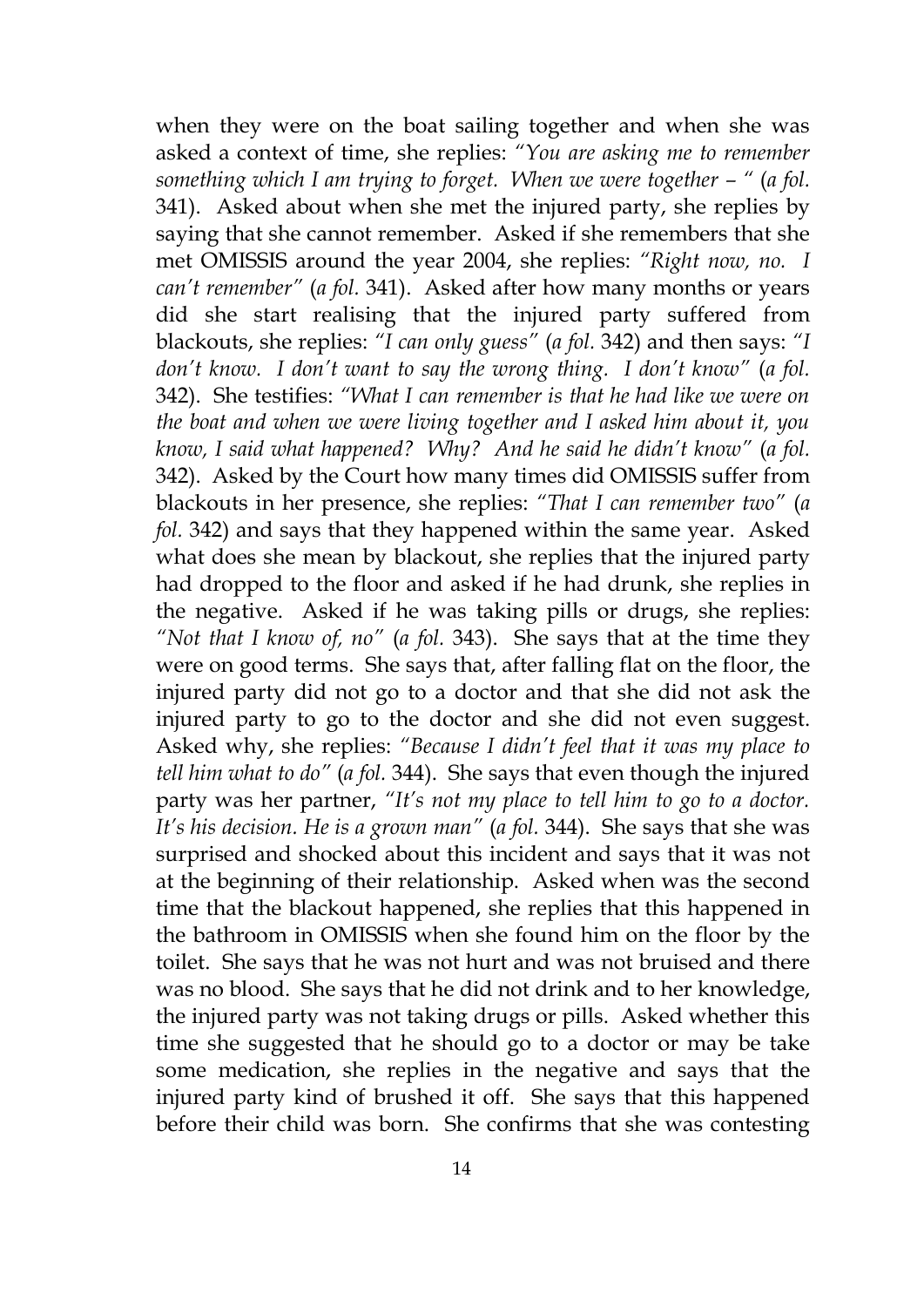access to the child saying that all she wanted was for her son to go back when he was a baby and that she went to Court to ask for her baby back. She says that all she wanted was some time alone to breast-feed and bond with the baby but was not allowed. She confirms that litigation proceedings were about access and says that she did not want to deny access of the child to the injured party.

Asked regarding her oath on the 5<sup>th</sup>. of June 2008, and asked specifically when she became a resident of Malta, she says: *"I can't remember, to be sure, sorry"* (*a fol.* 349). She confirms that when she came to Malta she worked and she describes it as *"student type"* (*a fol.* 350). She confirms that her first job in Malta was in Ponsonby Street, Gzira. She does not remember when. Asked how long had she been in Malta before she found her first job, she replies: *"I can't remember"* (*a fol.* 350). She confirms that she followed a course when she came to Malta. Asked to confirm whether she already had a residence of Malta ID Card in 2002, she replies: *"I had an ID Card, I can't remember the dates but yes I did have an ID Card"* (*a fol.* 350). Asked to confirm whether all this happened before she met the injured party, she replies: *"Probably"* (*a fol.* 351). She says that after her child was born, it is not correct to say that at no stage she was denied access to the child. She says that she was denied access to the child in the beginning and specifies that this happened for around a week. She says: *"it was a massive trauma, you know, like having a baby taken away"* (*a fol.* 351). She says that at the time the child was about three weeks old and says that she did not have access because the injured party would not let her back to her son. Asked to confirm whether she was still breast-feeding the child during this one week, she replies in the affirmative. Asked how was she breast-feeding the child if she did not have access, she replies: *"He wasn't, there were, you know – "* (*a fol.* 352). Asked if she did it remotely, replies: *"Yes, I did have a pump"* (*a fol.* 352). **Having considered**

That in the statement (Doc. "FT 5" – *a fol.* 142 *et seq.*) released by the accused on the 16<sup>th</sup>. of July 2012, which statement was released after the accused consulted with her lawyer (*a fol.* 142), when she was asked how long had she been residing in the Maltese Islands, she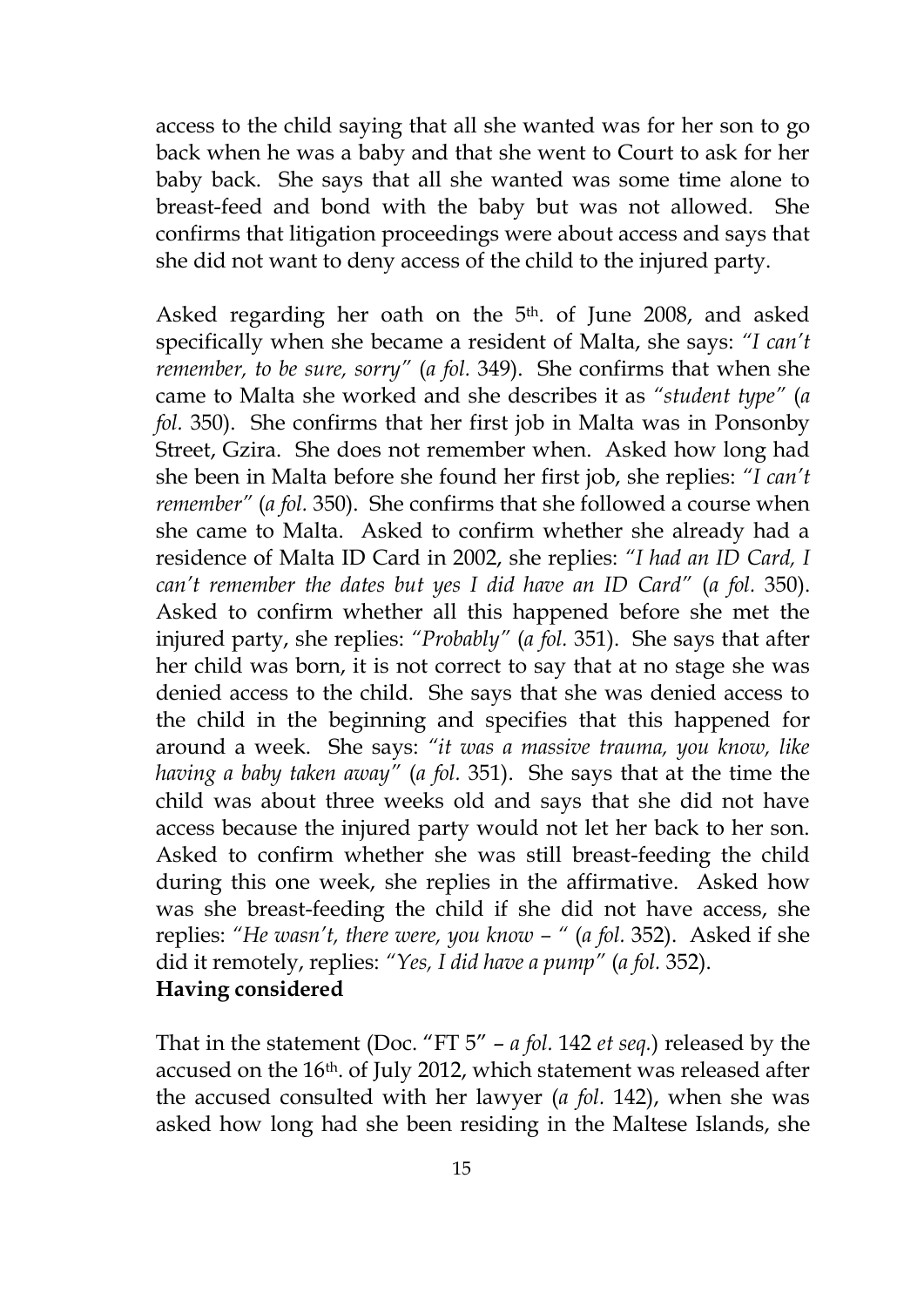replies: *"Since I was 18, I used to come to Gozo for four times a year and because of the circumstances I stayed in Gozo"* (*a fol.* 142). She was informed that the Police had received a complaint from OMISSIS where he alleged that on the 21st. of October 2011 she committed the offence of perjury and of false swearing when she confirmed under oath before the Court Registrar an application for a prohibitory injunction no. OMISSIS in the names **OMISSIS vs. OMISSIS** even if she was aware of a decree issued by the Court of Appeal dated OMISSIS in the case app. (OMISSIS) **OMISSIS vs. OMISSIS**. When she was asked what she had to say about this allegation, she replied: *"I filled that application because I was under the impression that he had broken the Court order and my lawyer OMISSIS told me to file that application in the Gozo Courts and also another two application in the Court in Malta. What I remember is that on that circumstance on the 21st. October 2011 when returned from Malta, I went to the Gozo Court to see if they have any documents to give me and I remember being served with some papers by the Court Marshal giving me just one hour to respond. Basically OMISSIS was trying to get the injunction reversed. When I went to my lawyer with the papers he told these exact words "Where did this document dated OMISSIS come from" and I replied that I didn't know. At that point my lawyer told me that he wasn't able to work under this kind of pressure and I left. Then I found another lawyer that I knew and he told me to contact OMISSIS"* (*a fol.* 143). When asked if when filling the application she remembers being notified by a decree issued by the Court of Appeal which decree was served to her by the Court Marshal on the OMISSIS, she replies: *"I don't remember. What I remember is that I filled an application in Gozo and another two in Malta. I was instructed to do so by my lawyer OMISSIS. He prepared all the papers and he told me what do do"* (*a fol.* 143).

She was told that OMISSIS had also requested the Police to initiate criminal proceedings against her since on the 5th. of June 2008 she allegedly committed the offence of perjury and/or false swearing when she confirmed under oath before the Court Registrar the application initiating the civil suit before the Court of Magistrates (Gozo) Family Section, App. OMISSIS in the names **OMISSIS vs. OMISSIS**. In the application she said: *"in order to see and to be able to take care of her child during these initial delicate weeks of his life, had to have recourse to this Honourable Court"*. When she was asked to say if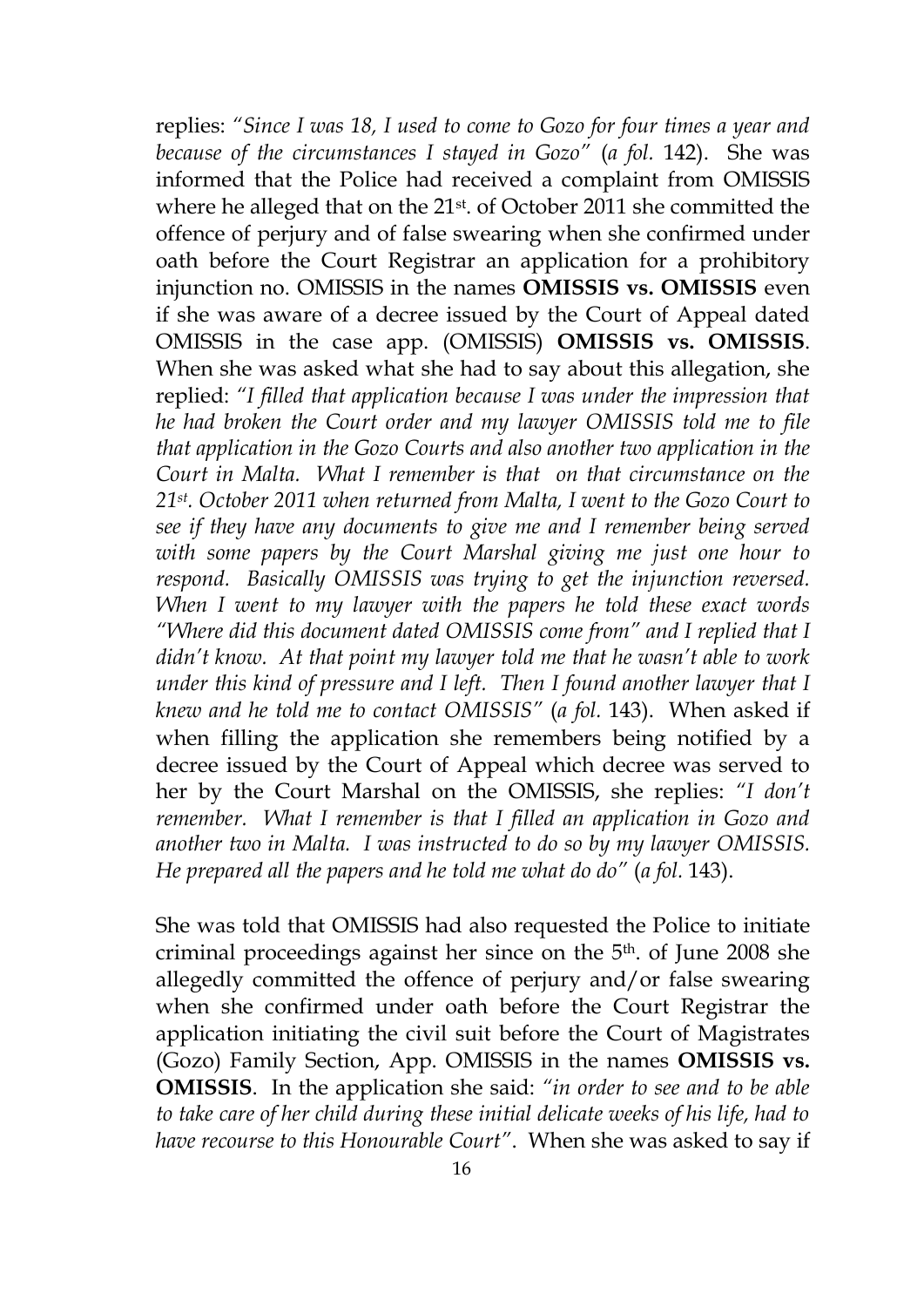it is correct to state that during that period she did see her son everyday at OMISSIS's house even before the court order was issued, she replies: *"No. There was a point where he was letting me breastfeed but for half an hour and he let his own father coming when I was breast feeding. There were instances where I didn't see my son for a week and there where other instances where I saw my son for about twenty to thirty minutes according to his exigencies. I am also confirming this statement which I made under oath since it is the truth"* (*a fol.* 143). Then she was asked about the other statement, that is: *"The applicant who is a British national and who used to come to Gozo every now and then to visit her parents who reside here, had decided to keep on living in Gozo when her relationship with the Respondent had become more serious, and eventually the minor child was born as above-mentioned"*. She was asked to state if it is correct to say what OMISSIS alleges that she moved here and became a permanent resident in the Maltese Islands before they had a relationship together and she replies: *"First I used to come here to visit my parents. They have been living here for approximately for twenty years and then I decided to reside in Gozo when I meet OMISSIS and we had a relation together. I wouldn't [have] stayed otherwise"* (*a fol.* 144).

### **Having considered Legal Considerations Regarding the Level of Proof Required**

That the Prosecution is bound to bring forward evidence so that the Court can find the accused guilty as charged. **Manzini**<sup>4</sup> notes the following:

*"Il così detto onero della prova, cioé il carico di fornire, spetta a chi accusa – onus probandi incumbit qui osservit".*

In the Criminal field the burden of the Prosecution is to prove the charges beyond reasonable doubt. With regards to the defence, enhanced by the presumption of innocence, the defence can base or prove its case even on a balance of probabilities meaning that one has to take into consideration the probability of that version accounted by the accused as corroborated by any circumstances.

<u>.</u>

<sup>4</sup> **Diritto Penale** (Vol. III, Chapter IV, page 234, Edition 1890).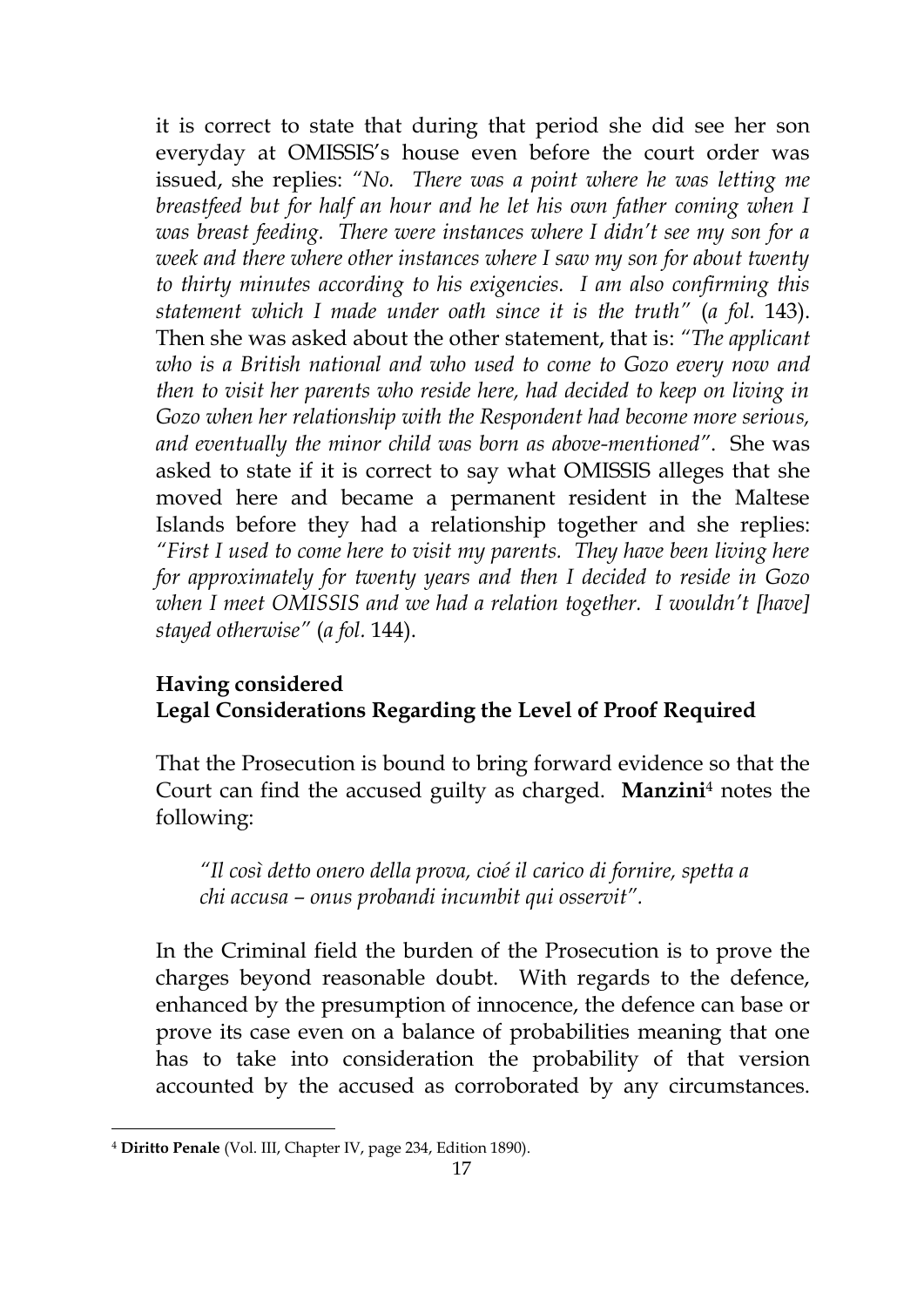This means that the Prosecution has the duty to prove the tort attributable to the accused beyond every reasonable doubt and in the case that the Prosecution being considered as not proving the element of tort the Court has a duty to acquit the accused.

That the following principles, as clearly outlined by the Constitutional Court in its judgment of the 1st. of April 2005 in the case **The Republic of Malta vs. Gregory Robert Eyre et**, must be applied:

"(i) it is for the Prosecution to prove the guilt of the accused beyond reasonable doubt; (ii) if the accused is called upon, either by law or by the need to rebut the evidence adduced against him by the Prosecution, to prove or disprove certain facts, he need only prove or disprove that fact or those facts on a balance of probabilities; (iii) if the accused proves on a balance of probabilities a fact that he has been called upon to prove, and if that fact is decisive as to the question of guilt, then he is entitled to be acquitted; (iv) to determine whether the Prosecution has proved a fact beyond reasonable doubt or whether the accused has proved a fact on a balance of probabilities, account must be taken of all the evidence and of all the circumstances of the case; (v) before the accused can be found guilty, whoever has to judge must be satisfied beyond reasonable doubt, after weighing all the evidence, of the existence of both the material and the formal element of the offence."

That **Lord Denning** in the case **Miller vs. Minister of Pension**<sup>5</sup> explained what constitutes "proof beyond a reasonable doubt". He stated:

"Proof beyond a reasonable doubt does not mean proof beyond the shadow of a doubt. The law would fail to protect the community if it admitted fanciful possibilities to deflect the course of justice. If the evidence is so strong

<u>.</u>

<sup>5</sup> 1974 - 2 ALL ER 372.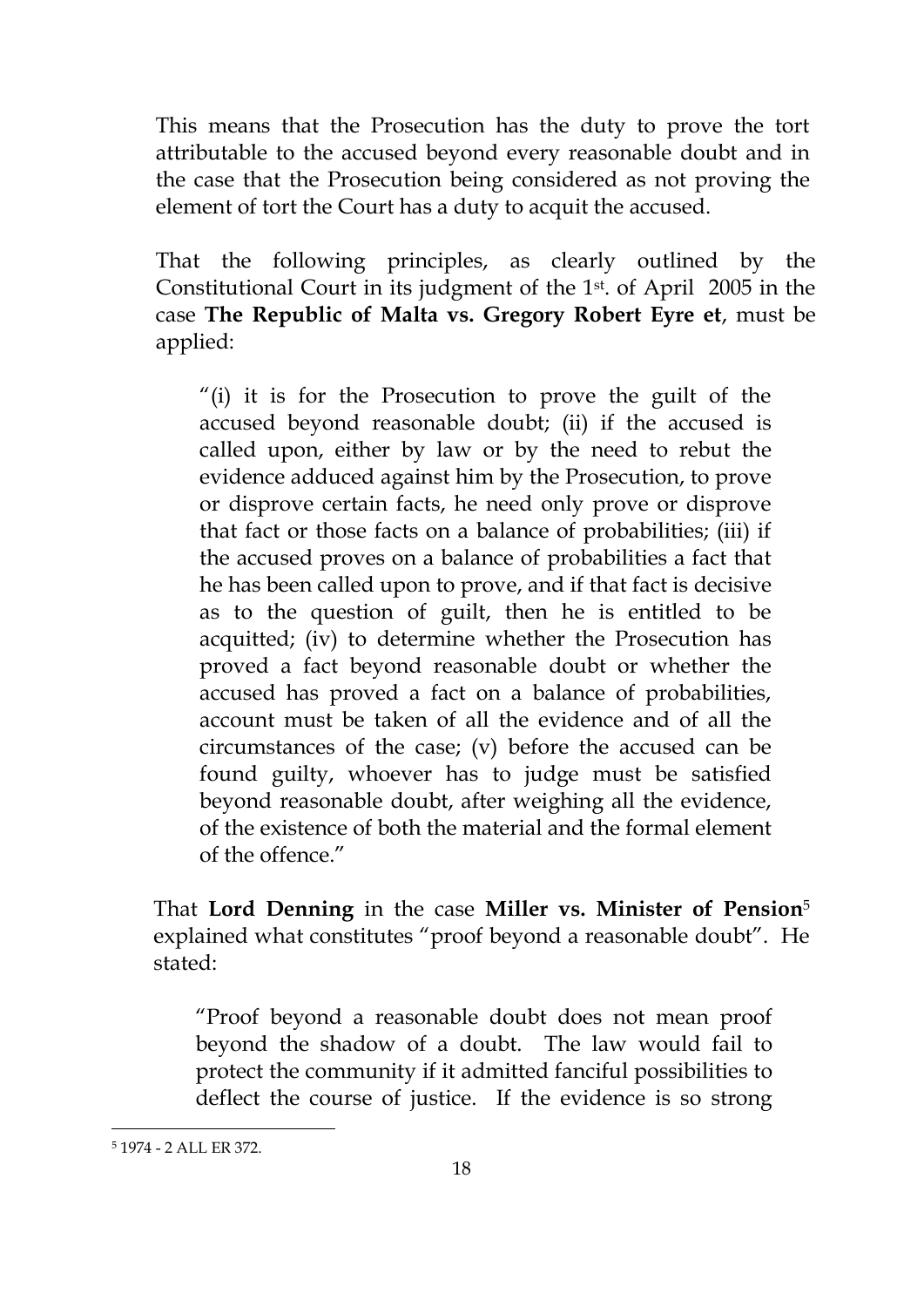against a man as to leave only a remote possibility in his favour, which can be dismissed with the sentence 'of course it is possible but not in the least probable' the case is proved beyond reasonable doubt, but nothing shall of that will suffice".

## **Having considered**

That this case makes reference to the following:

- The accused's warrant of prohibitory injunction (*a fol.* 34 *et seq.*  and Doc. "OMISSIS 3" – *a fol.* 95 *et seq.*) filed on the OMISSIS on which date the accused also filed her Reply to an Application filed by the injured party in which Reply she states: *"does not know what the exactly is the point of defendant's application"* (*a fol.*  105). The injured party argues that on the OMISSIS the accused was completely aware of this.
- Sworn Application Number OMISSIS (Doc. "OMISSIS 6" *a fol.*  116 *et seq.* and *a fol.* 248 *et. seq.* (certified true copy – *a fol.* 234)) filed by the accused on the  $5<sup>th</sup>$ . of June 2008.

That the accused is being charged under Articles 106 and 108 of Chapter 9 of the Laws of Malta. In the judgment **Il-Pulizija vs. Giovanni Francesco Selvaggi** delivered on the 1st. of February 2017, the Court of Magistrates (Malta) as a Court of Criminal Judicature held that:

*"Illi l-imputat qed jigi akkuzat bir-reat tal-ispergur u dana a tenur tal-Artikolu 106 tal-Kapitolu 9 tal-Ligijiet ta' Malta. Fil-Kodici Kriminali taghna nsibu ukoll Artikolu 108. Id-distinzjoni bejn dawn iz-zewg dispozizzjonijiet tal-ligi hija cara. Filwaqt illi l-ewwel wiehed jikkontempla r-reat hekk imsejjah judicial jew legal perjury, it-tieni wiehed jitkellem dwar 'l hekk imsejjah extrajudicial perjury. Ghalhekk l-ewwel reat ipotizzat huwa r-reat talgurament falz li jittiehed fil-kors ta' kawza pendenti quddiem Qorti. L-Artikolu 106 jitkellem dwar l-ispergur fil-kawzi civili li huwa distint minn dak li jsehh fil-kawzi kriminali. Id-distinzjoni bejniethom hija biss ghal dak li jirrigwarda l-piena u dana peress*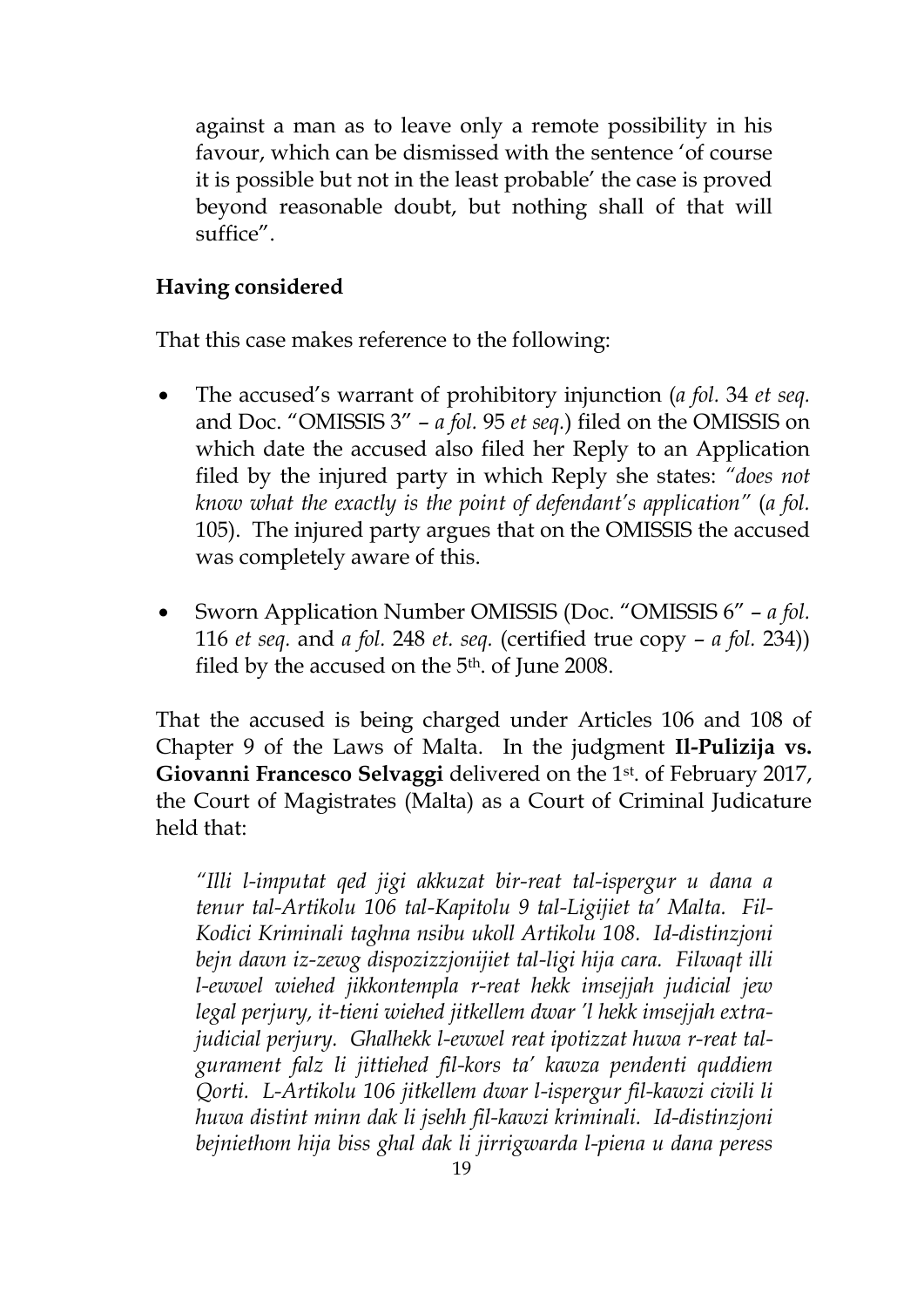*illi l-elementi li jsawru r-reat tal-ispergur huma identici ghazzewg istanzi"*.

Antolisei notes:

"*L'Autorità gudizziaria per assolvere i suoi compiti, ha bisogno di mezzi di prova e particolarmente di testimonianze, le quali debbono essere veritiere e complete, affinché possano essere emessi provvedimenti giusti, e cioé conformi alla lettera e allo spirito della legge. La testimonianza falsa e reticente può fuorviare l'attività giudizziara e per questa ragione viene sottoposta a pena. […] Oggetto della tutela penale é l'Amministrazione Della Giustizia alla veridicità e completezza di quel mezzo di prova che va sotto il nome di testimonianza*".<sup>6</sup>

In his Notes, Profs. Mamo lists the four elements required for the existence of the crime of judicial perjury:

"(i) a testimony given in a cause; (ii) on oath lawfully administered by the competent authority; (iii) falsity of such testimony in a material particular;

(iv) willfulness of such falsity or criminal intent".

As regards the first element, Mamo notes: *"It must be a cause that is to say contentious proceedings which call for a decision"*. Regarding the second element, Manzini reiterates that "*l'affermazione del falso, la*  negazione del vero o la reticenza."<sup>7</sup> As regards the last two elements, these are very important for guilt to be proven. Mamo notes:

"In all cases in order that the crime of false testimony may subsist, it is necessary that the falsity be material to the cause. [T]he law aims at ensuring the integrity of judicial trials and it is in violation of such integrity that the injury caused by the crime subsists. If therefore, the falsity falls upon circumstances which are entirely irrelevant to the

1

<sup>6</sup> Parte Speciale – Reati Contro l'Amministrazione della Giustizia.

<sup>7</sup> Capitolo XIX Delitti Contro l'Amministrazione della Giustizia.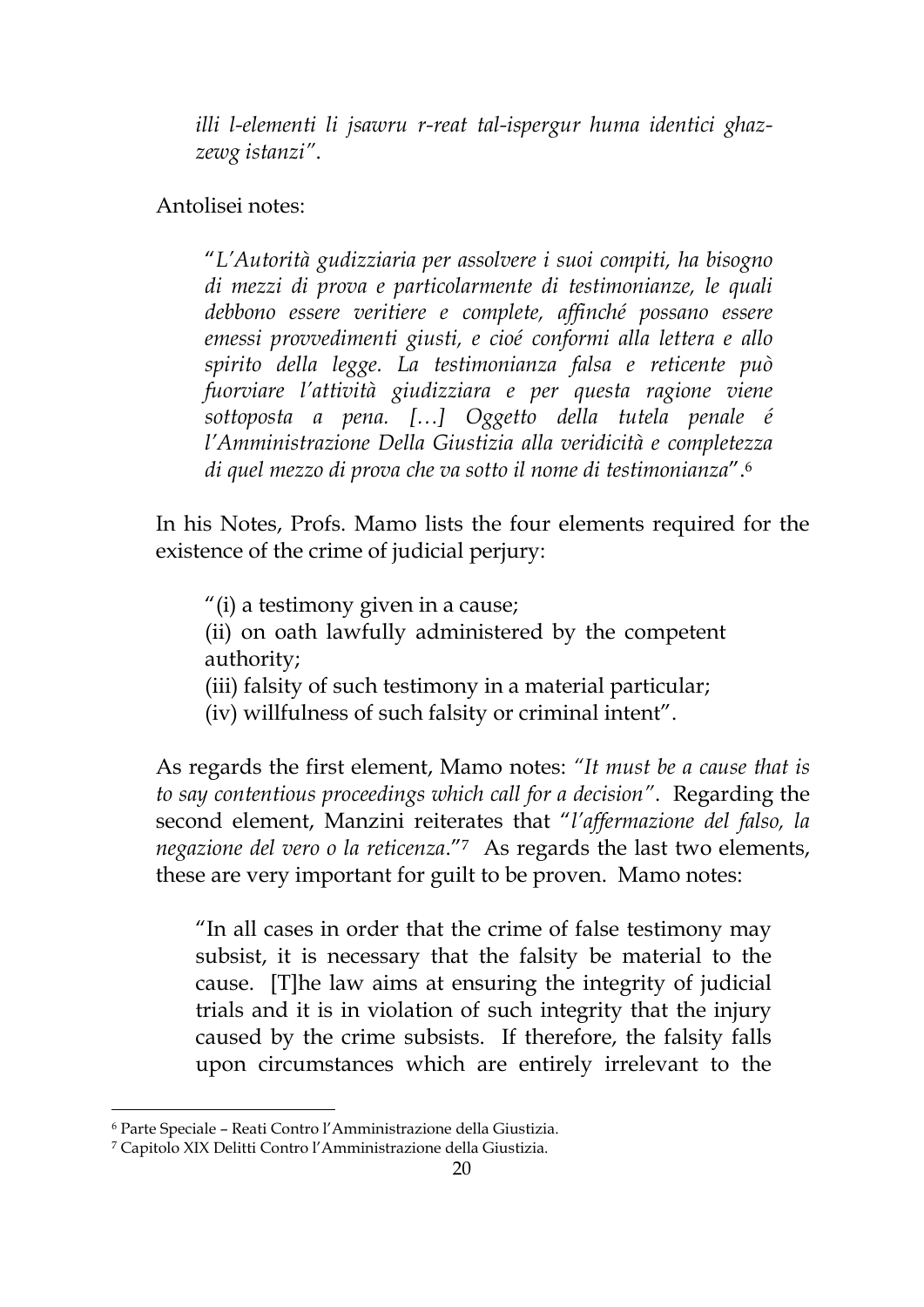cause and which, whether true or false, could in no way influence the result, the crime could not arise because no possibility of injury which alone justifies the punishment would exist."

Mamo quotes Maino:

"*Perché sussista la falsa testimonianza […] é necessario che le circostanze falsamente asserite o maliziosamente taciute siano pertinenti alla causa e influenti sulla decisione di questa*." (emphasis by the Court).

Mamo states further:

"If the falsity is material, that is to say could have effected the decision one way or the other, it does not matter that it has not in fact influenced such decision. All the authorities are unanimous that a crime of false testimony is complete so soon as a false deposition is made which is calculated to mislead the Court".

Antolisei notes:

"*Affinché possa farsi luogo alla punizione, per noi é necessario che la falsità sia guridicamente relevante, il che significa che deve contrastare con lo scopo della norma incriminatrice. Siccome questa mira ad impedire che l'attività giudiziaria sia fuorviata, occorre che il fatto che é stato commesso abbia la possibilità di determinare tale risultato. Riteniamo, pertanto che la possibilità di influire sulla decisione giudiziaria sia requisito implicito del delitto in esame, requisito che si desume dalla ratio della norma o se si preferisce dalla oggettività giuridica del delitto medesimo. Ne consegue che debbono considerarsi giuridicamente irrilevanti non solo le falsità che concernano circostanze estranee alla causa (non pertinenti, come si dice nel linguaggio forense) oppure insignificanti, ma anche tutte le altre che per la loro natura o per*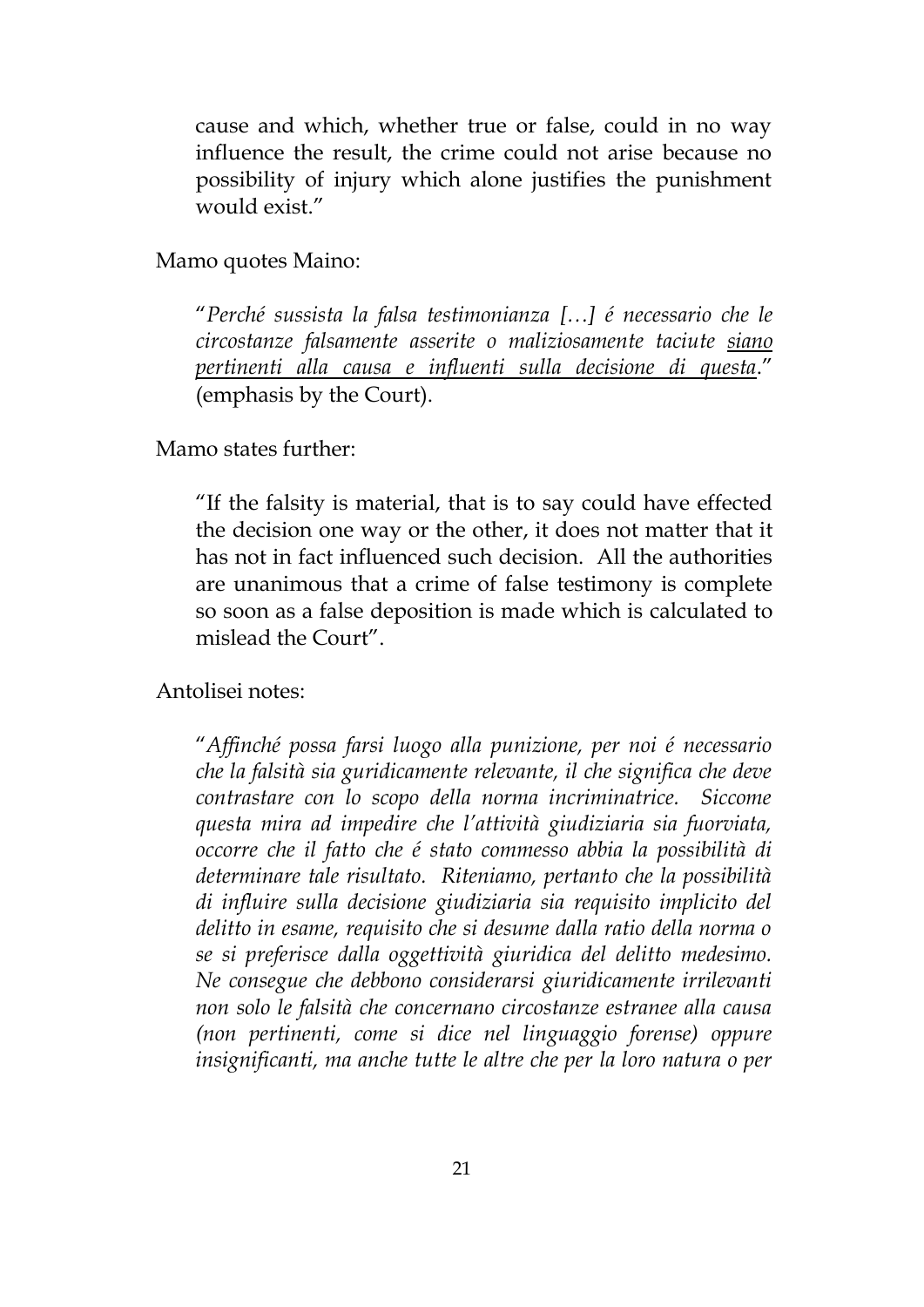*l'oggetto a cui si riferiscono non hanno alcuna possibilità di turbare il corso dell'attivita' giudiziaria"*. 8

Finally, it is very important that the person concerned has the required *mens rea*.Mamo states:

"The falsity must be deliberate and intentional, for, if incurred into from inadvertence or mistake it cannot constitute this crime. […] Consequently in order that the crime in question may subsist it is necessary to prove in addition to the actual falsity and the possible injury to the due administration of justice, the criminal intent, a strong presumption of which arises when some advantage accrues to the deponent from his false deposition or if he was corrupted".

Antolisei notes the following:

*"Sull'elemento soggettivo di questo reato non sorgono difficoltà. Esso consiste nella coscienza e volontà di affermare il falso, di negare il vero, oppure di tacere, in tutto o in parte ció che si sa. Naturalmente il dolo é escluso dall'errore di fatto, il quale puó essere anche determinato da dimenticanza, come di frequente accade in pratica".*

### According to Maino:

*"L'elemento intenzionale del delitto di falsa testimonianza é la coscienza di mentire o di nascondere la verità. […] Qualunque errore o dimenticanza esclude il dolo in questo reato, e l'apprezzamento di modesto dolo depende dalle circostanze"*. 9

### **Having considered**

That according to the Prosecution and to the injured party, the accused breached Articles 106(1) and 108(1) of Chapter 9 of the

1

<sup>8</sup> *Ibid.*

<sup>9</sup> Commento al Codice Penale – Dei Delitti Contro l'Amministrazione della Giustizia.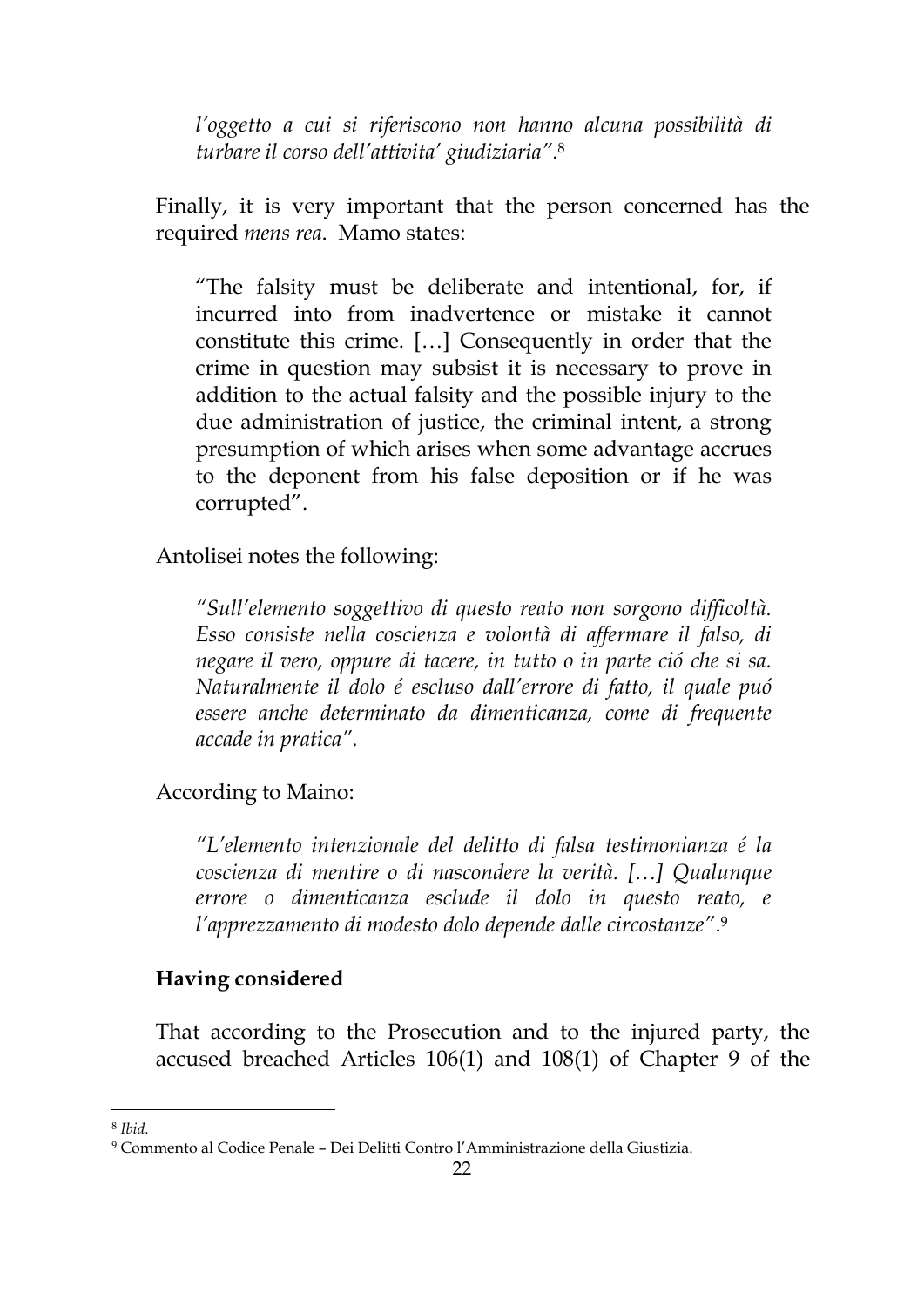Laws of Malta as regards the OMISSIS mentioned above since there had been two decrees by the Court of Appeal and that the decree dated OMISSIS (Doc. "OMISSIS 2" – *a fol.* 91 *et seq.*) which specifies that: *"monthly sleepovers have not been changed"* (*a fol.* 92) was notified to the accused on the OMISSIS (*a fol.* 93). The injured party also says that apart from the warrant of prohibitory injunction, on the OMISSIS the accused also filed a reply to an application filed by himself, which reply is marked as Doc. "OMISSIS 4" (*a fol.* 104 *et seq.*) in which she states: *"does not know what the exactly is the point of defendant's application"* (*a fol.* 105). The injured party contends that the accused was totally aware of all this since she had been notified by means of the decree dated OMISSIS.

It is crystal clear that judicial proceedings between the injured party and the accused regarding their child had been of a very litigious nature and that each one of them resorted to various legal actions and that various acts had been filed in these proceedings. In its judgment, the Court of Appeal notes the following: *"The evidence produced in this case show that both parties have presented an interminable number of applications/police reports which basically show that the parties cannot agree on anything, not even on minor matters. In fact even where there were no real problems, issues were inflated making it more difficult for the Court to decide the case of the basis of the original demands made in the sworn application" (a fol.* 48 and *a fol.* 197). In a footnote of the mentioned judgment, the Court of Appeal notes that: *"They disagreed on where and how to give birth to the child, his vaccination, access, feeding, medical problems, doctor's choice, christening, child's name and surname, breastfeeding, MMR inoculation, his clothing, visitation rights, attendance to kindergarten. In fact the child, for some time, ended up in two different kindergartens*" (*a fol.* 48 and *a fol.* 197). As an aside, the Court notes that communication between the injured party and the accused practically consisted of agreeing not to agree on anything. This Court hopes that along the passage of time they learnt to communicate better and this for the well-being of their child!

There is no doubt that both parties consulted their respective lawyers. It also results that even though the Court of Appeal delivered its judgment on the OMISSIS (*a fol.* 38 *et seq.* and *a fol.* 177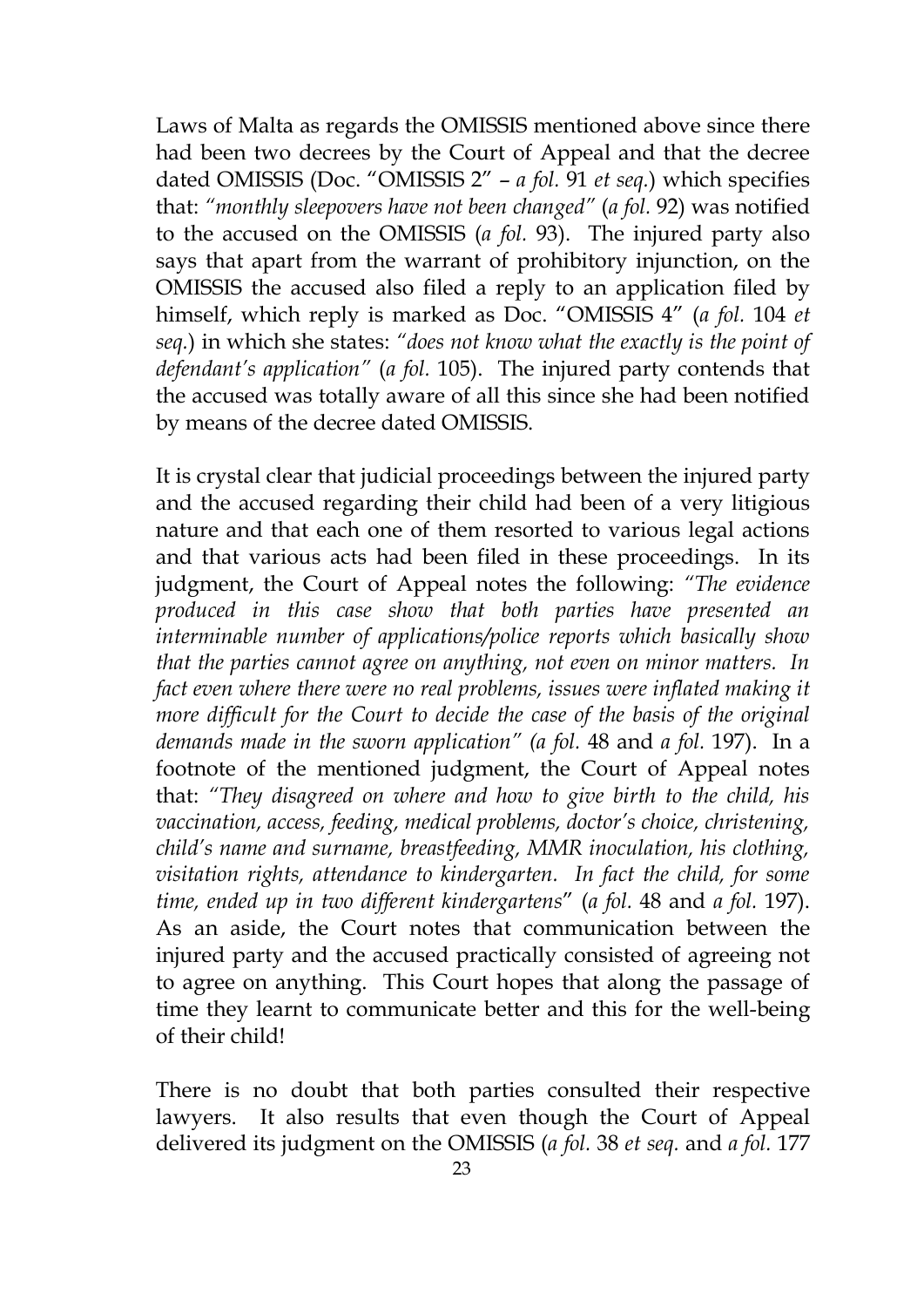*et seq.*), and even though the mentioned Court of Appeal delivered a decree dated OMISSIS (*a fol.* 92), which was notified to the accused on the OMISSIS (*a fol.* 93), the accused resorted to other judicial action. The Court is satisfied that the accused resorted to such latter action only because, according to her or according to the advise she had been given, the judgment was not clear where it concerned the sleepovers of the child. It has not been proven beyond reasonable doubt that the accused made a false oath or of having given false evidence in civil matters as required under Articles 108(1) and 106(1) of Chapter 9 of the Laws of Malta respectively and this as far as the first  $(1^{st})$  and the second  $(2^{nd})$  charges brought against the accused are concerned. Hence the Court cannot consider the accused of having made a false oath or of having given false evidence as charged in the first  $(1<sup>st</sup>)$  and the second  $(2<sup>nd</sup>)$  charges brought against her and therefore the accused will not be found guilty of the mentioned charges.

As regards the third  $(3<sup>rd</sup>)$  and fourth  $(4<sup>th</sup>)$  charges brought against the accused, these refer to what has been said in Application Number OMISSIS (Doc. "OMISSIS 6" – *a fol.* 112 *et seq.* and *a fol.* 248 *et seq.* (certified true copy – *a fol.* 234) filed on the 5th. of June 2008. During his testimony, the injured party makes reference to the mentioned application. The Court notes the following:

 As regards paragraphs 2 and 3 of the mentioned application, these read as follows:

*"2. That subsequently, when the minor child was just a few days old, the Respondent terminated his relationship with the applicant and, after depriving her of access to their residence, by changing the locks to the doors and physically pushing the applicant out of the said residence, also deprived the minor from having access to the applicant his mother, and this at a time when the minor was being breast-fed by his mother.*

3. *That the applicant, in order to see and be able to take care of her child during these initial delicate weeks of his life, had to have recourse to this Honourable Court, and today, in view of the acrimonous relationship between the parties, […]."*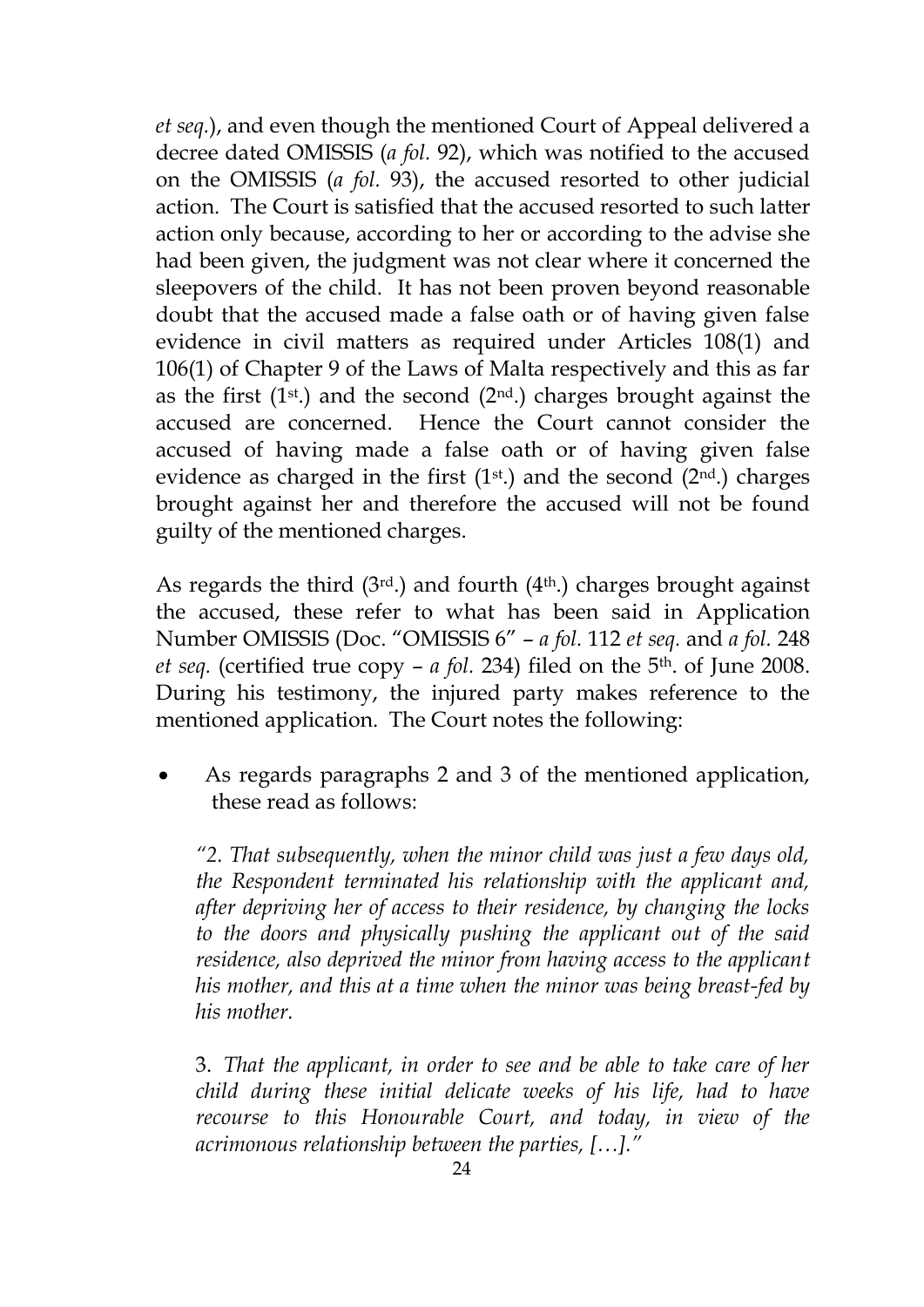On his part, the injured party explained that what has been stated above by the accused is not true. According to the injured party, the accused left home on the 8<sup>th</sup>. of January 2007 and never returned. The injured party specifies that from the 9th. of January 2007 till the 18th. of January 2007, the accused used to visit their child everyday, i.e. before any court order was issued, for at least an hour daily or at times even for two hours. The Court notes that the injured party did not deny that he had changed the locks of the doors as stated in Paragraph 2. After considering this, after considering what had been going on between the injured party and the accused following their break up, and after considering the various legal litigious instances between the parties, the Court cannot consider what has been stated in Paragraphs 2 and 3 above as being tantamount to false evidence or false oath. Lack of clarity can not be considered as being tantamount to false evidence or false oath and this is being said most especially because if the injured party had really changed the locks of the door that means that the accused was not really welcome at home!

 As regards paragraph 5 of the mentioned application, this states the following: *"That the applicant, who is a British national and who used to come to Gozo every now and then to visit her parents who reside here, had decided to keep on living in Gozo when her relationship with the Respondent had become serious, and eventually the minor child was born as above-mentioned"*.

It results from the Acts of the Proceedings that before the accused met the injured party she had been living in the Maltese Islands for a number of years. It also results that even her parents had been living in the Maltese Islands. Despite this and even though the accused had been working in Malta, and even though there was an application for the issue of a work permit dated OMISSIS which was pending, yet the accused could choose to go back and live in the United Kingdom. The *mens rea* not to say the truth has not been proven.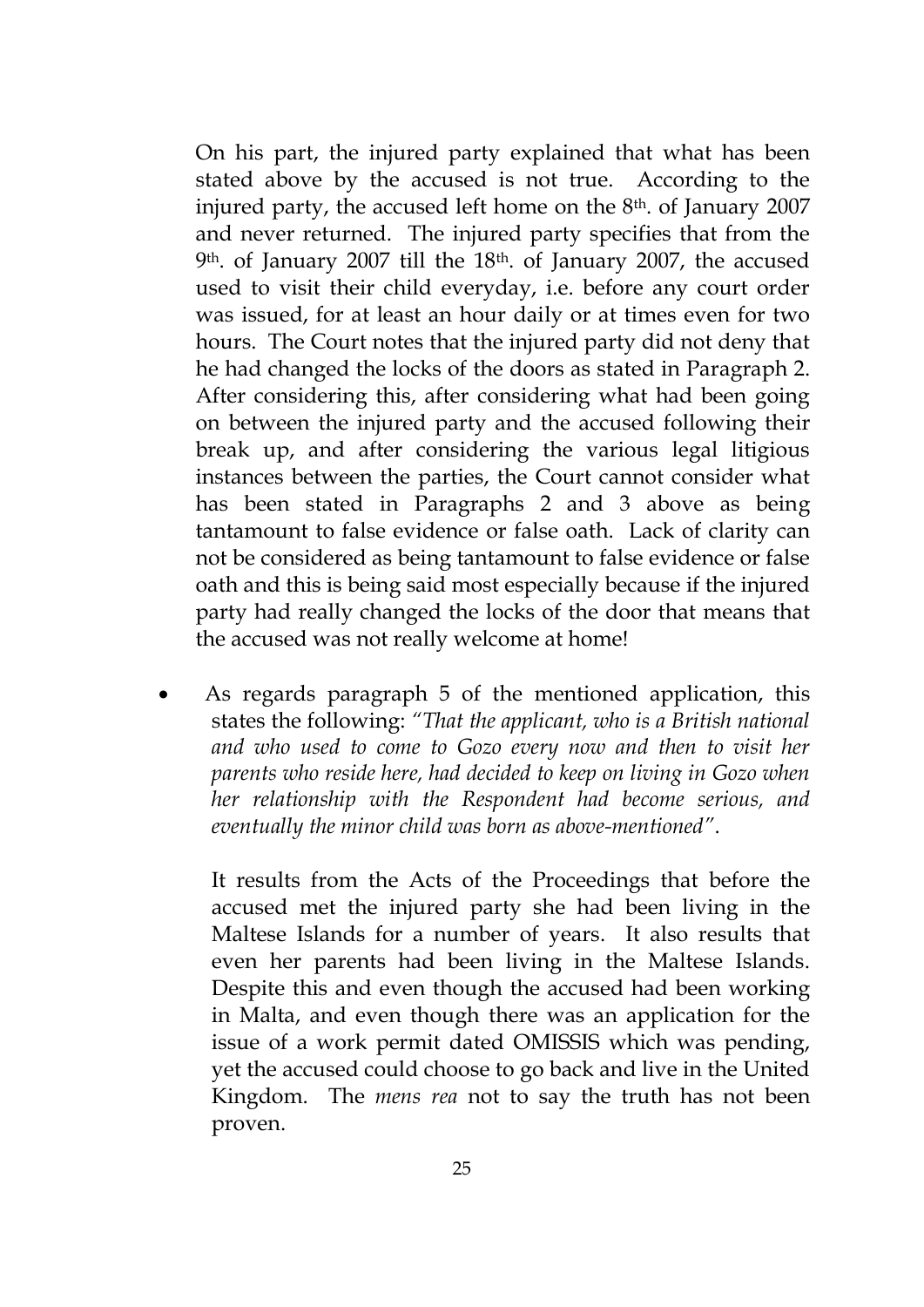As regards paragraph 8, this reads as follows: *"That moreover, and without prejudice, in view of the fact that the time has now come for the applicant to return to the United Kingdom, now together with her son, so that she could continue working and living her life in her own country, since she has no further scope to remain in Malta now that her relationship with the Respondent has ended…."*.

Whilst making reference to what has been considered above, the Court notes once again that the accused had the right to move back (at least on her own!) to the United Kingdom. Even though the accused had been living in the Maltese Islands before she met the injured party, and even though in its judgment the Court of Appeal concluded that the accused was permanently resident in Gozo before meeting the injured party, it must not be forgotten that the accused was born in the United Kingdom. The accused had every right to state that after her relationship with the injured party had ended she had no further scope to remain in Malta.

After considering all this, as in the case of the first  $(1<sup>st</sup>)$  and the second (2nd.) charges brought against the accused, it does not result that the accused made a false oath or of having given false evidence in civil matters as required under Articles 108(1) and 106(1) of Chapter 9 of the Laws of Malta respectively as far as the third (3rd.) and fourth (4th.) charges brought against the accused are concerned and hence the accused will not be found guilty of the mentioned charges.

### **Having considered**

That none of the charges brought against the accused have been sufficiently proven and, for the reasons mentioned above, the Court will be acquitting the accused from all the charges brought against her.